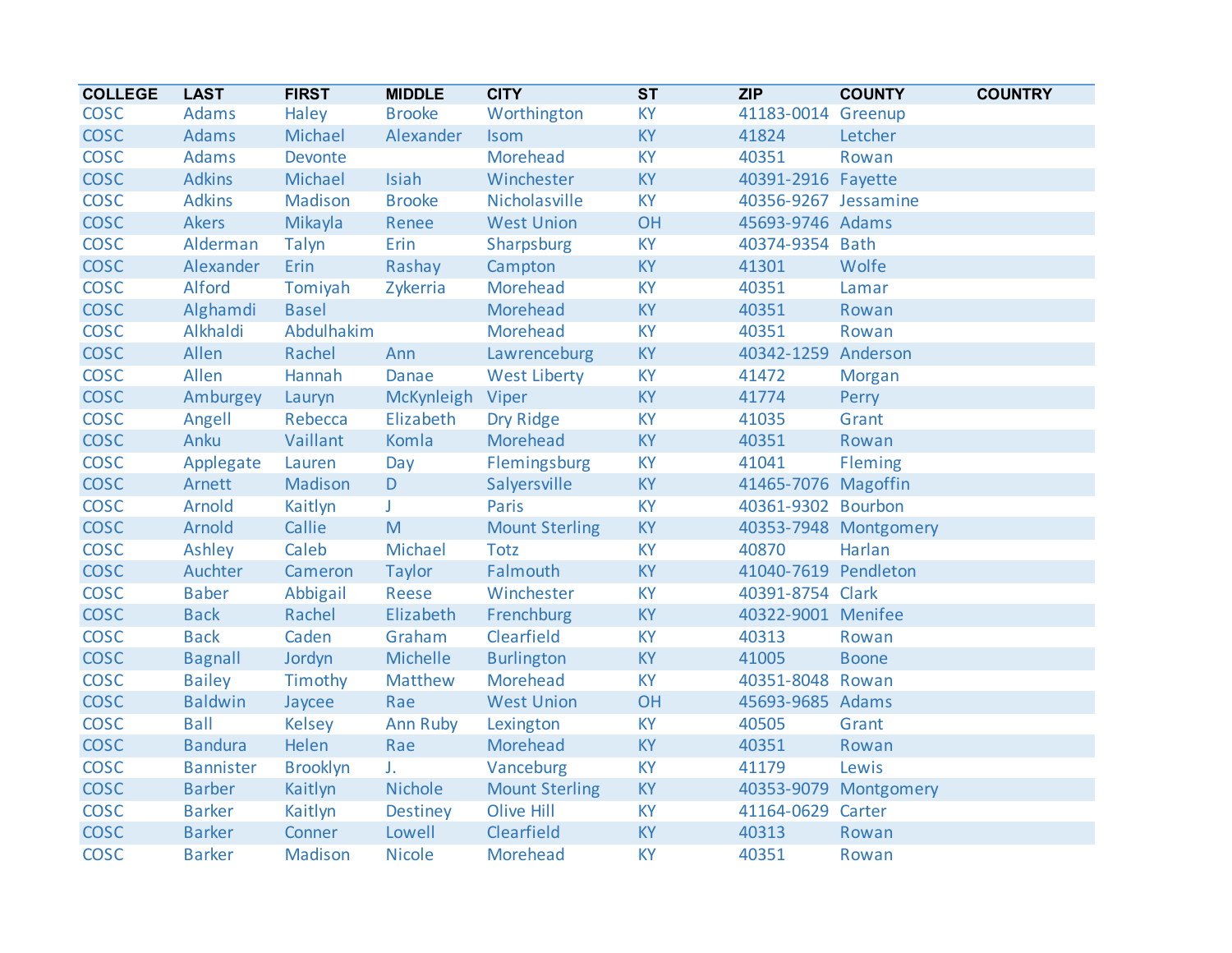| <b>COSC</b> | <b>Barnett</b>              | Lauryn            | Taylor          | <b>Mason</b>       | OH        | 45040                  | Warren           |
|-------------|-----------------------------|-------------------|-----------------|--------------------|-----------|------------------------|------------------|
| <b>COSC</b> | <b>Barton</b>               | <b>Alexis</b>     | Lynn            | Greenfield         | <b>OH</b> | 45123-8552 Highland    |                  |
| <b>COSC</b> | <b>Bean</b>                 | Emily             | Elizabeth       | Murfreesboro       | <b>TN</b> | 37129-2885 Rutherford  |                  |
| <b>COSC</b> | <b>Begley</b>               | Madison           | Lisanne         | Beattyville        | <b>KY</b> | 41311-0208 Lee         |                  |
| <b>COSC</b> | <b>Bello</b>                | <b>Tara</b>       | Marie           | Santa Clarita      | CA        | 91390-5739 Los Angeles |                  |
| <b>COSC</b> | <b>Benson</b>               | Andrew            | Ryan            | <b>Baxter</b>      | KY        | 40806                  | Harlan           |
| <b>COSC</b> | <b>Bentley</b>              | Morgan            | <b>Brooke</b>   | Littcarr           | <b>KY</b> | 41834-0243 Knott       |                  |
| <b>COSC</b> | <b>Bentley</b>              | Jacob             | <b>Bryce</b>    | <b>Jenkins</b>     | <b>KY</b> | 41537-8426 Letcher     |                  |
| <b>COSC</b> | <b>Bentley</b>              | <b>McKenzie</b>   | Paige           | Kimper             | KY        | 41539-5805 Pike        |                  |
| <b>COSC</b> | <b>Blackburn</b>            | Jaden             | Dawn            | Hagerhill          | <b>KY</b> | 41222-9095 Johnson     |                  |
| <b>COSC</b> | <b>Blair</b>                | <b>Breanna</b>    | Hope            | <b>Offutt</b>      | <b>KY</b> | 41240-8936 Johnson     |                  |
| <b>COSC</b> | <b>Blair</b>                | Abigail           | Jordyn          | Georgetown         | <b>KY</b> | 40324-2310 Scott       |                  |
| <b>COSC</b> | <b>Blankenship MaCaila</b>  |                   | Danielle        | Ashland            | <b>KY</b> | 41102-7732 Boyd        |                  |
| <b>COSC</b> | Bloomfield Isabell          |                   | Lenore          | Georgetown         | <b>KY</b> | 40324-8648 Scott       |                  |
| <b>COSC</b> | <b>Boden</b>                | Sarah             | Ann             | Dry Ridge          | <b>KY</b> | 41035-9737 Grant       |                  |
| <b>COSC</b> | <b>Bolar</b>                | Sarah             | Jacklynn        | Ripley             | OH        | 45167                  | <b>Brown</b>     |
| <b>COSC</b> | <b>Boling</b>               | Riley             | Elizabeth       | <b>Brooksville</b> | <b>KY</b> | 41004-7405 Bracken     |                  |
| <b>COSC</b> | <b>Bone</b>                 | Zachary           | William         | Charlotte          | <b>TN</b> | 37036-5901 Dickson     |                  |
| <b>COSC</b> | <b>Bosley</b>               | Marinda           | Paige           | Edgewood           | <b>KY</b> | 41017                  | Kenton           |
| <b>COSC</b> | <b>Bowling</b>              | Catherine         | Ann             | Jackson            | <b>KY</b> | 41339                  | <b>Breathitt</b> |
| <b>COSC</b> | <b>Bowman</b>               | Mary              | Kate            | Nicholasville      | KY        | 40356                  | Jessamine        |
| <b>COSC</b> | <b>Bowman</b>               | Kaitlyn           | <b>Danielle</b> | Clearfield         | <b>KY</b> | 40313                  | Rowan            |
| <b>COSC</b> | <b>Boyd</b>                 | Katherine         | Faye            | Lexington          | <b>KY</b> | 40515-1391 Fayette     |                  |
| <b>COSC</b> | <b>Boyer</b>                | Presley           | Sharlize        | Louisa             | <b>KY</b> | 41230-6103 Lawrence    |                  |
| <b>COSC</b> | <b>Bradley</b>              | Emily             | N.              | Morehead           | <b>KY</b> | 40351                  | Rowan            |
| <b>COSC</b> | <b>Bramblett</b>            | Chloe             | Elizabeth       | Ashland            | <b>KY</b> | 41101-2202 Boyd        |                  |
| <b>COSC</b> | <b>Brandenburg Brooklyn</b> |                   | <b>Dasnae</b>   | Beattyville        | <b>KY</b> | 41311-8075 Lee         |                  |
| <b>COSC</b> | <b>Branham</b>              | Emily             | Lakin           | Ashland            | <b>KY</b> | 41101                  | <b>Boyd</b>      |
| <b>COSC</b> | <b>Branham</b>              | Christopher Blake |                 | <b>Sandy Hook</b>  | <b>KY</b> | 41171                  | <b>Elliott</b>   |
| <b>COSC</b> | <b>Branham</b>              | Courtney          |                 | Mason              | OH        | 45040-5655 Warren      |                  |
| <b>COSC</b> | <b>Bray</b>                 | Andrew            | <b>Thomas</b>   | Harrodsburg        | <b>KY</b> | 40330-9157 Mercer      |                  |
| <b>COSC</b> | <b>Brewer</b>               | <b>Brittany</b>   | Louise          | Greenville         | OH        | 45331-9719 Darke       |                  |
| <b>COSC</b> | <b>Brooker</b>              | <b>McKenna</b>    | <b>Nicole</b>   | Waverly            | OH        | 45690-7509 Pike        |                  |
| <b>COSC</b> | <b>Brooks</b>               | Kyla              | Nancy           | Fayetteville       | OH        | 45118-8427 Brown       |                  |
| <b>COSC</b> | <b>Broshear</b>             | Grace             | Len Dean        | Shandon            | OH        | 45063                  | <b>Butler</b>    |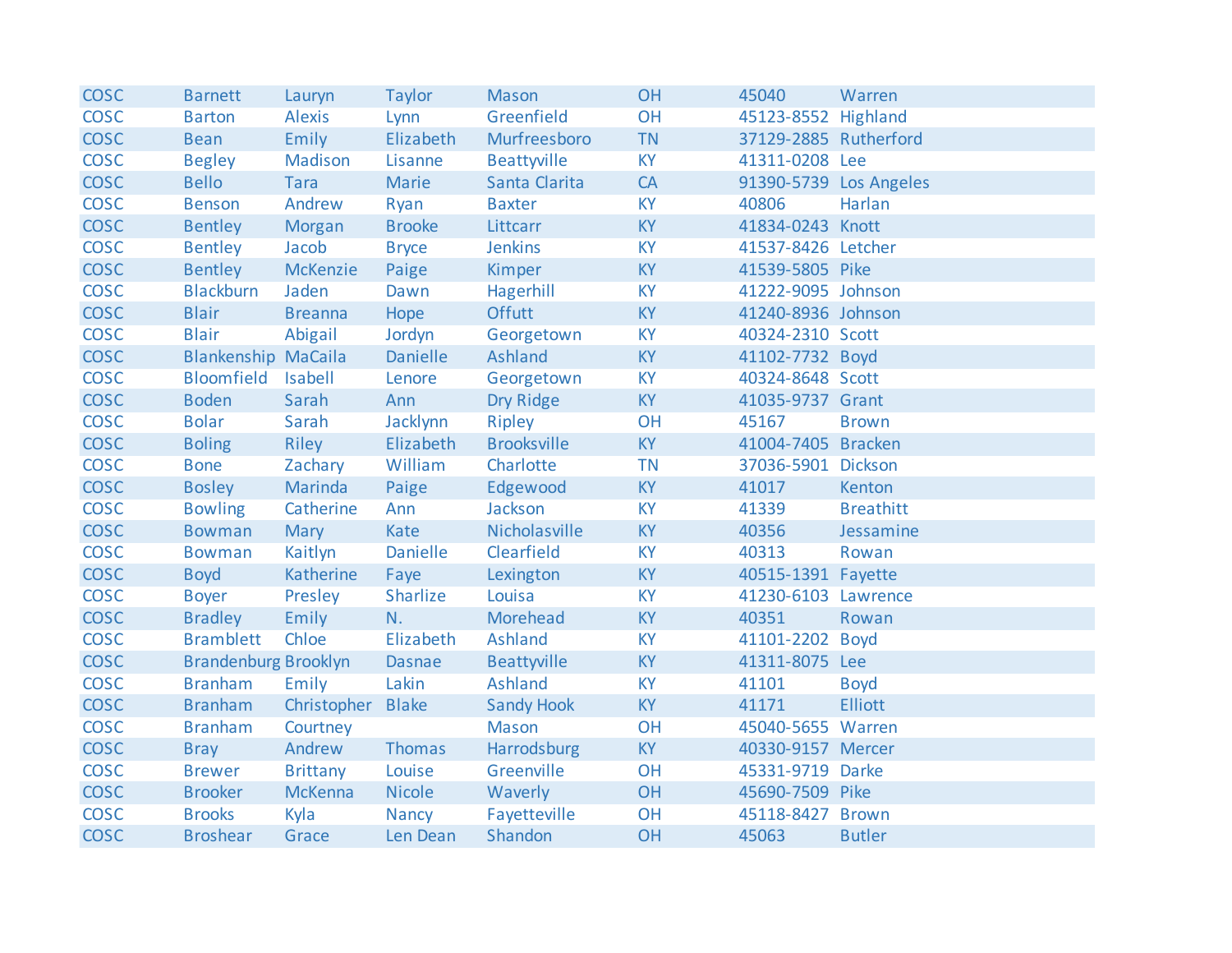| <b>COSC</b> | <b>Brown</b>       | <b>Braden</b>         | LeeAllen                  | Grayson                 | <b>KY</b> | 41143-8517 Carter    |                       |           |
|-------------|--------------------|-----------------------|---------------------------|-------------------------|-----------|----------------------|-----------------------|-----------|
| <b>COSC</b> | <b>Brown</b>       | Peyton                | <b>Bradlee</b>            | Grayson                 | <b>KY</b> | 41143-8517 Carter    |                       |           |
| <b>COSC</b> | <b>Brown</b>       | Johnna                | Delrae                    | Winchester              | <b>KY</b> | 40391-9730 Clark     |                       |           |
| <b>COSC</b> | <b>Brown</b>       | Heaven                | Adaire                    | Argillite               | <b>KY</b> | 41121-8602 Greenup   |                       |           |
| <b>COSC</b> | <b>Brown</b>       | Christopher Lee Clark |                           | Clearfield              | <b>KY</b> | 40313                | Harlan                |           |
| <b>COSC</b> | <b>Browning</b>    | Hayden                | Christopher Jamestown     |                         | <b>KY</b> | 42629-8629 Russell   |                       |           |
| <b>COSC</b> | <b>Bubnick</b>     | <b>Billie</b>         | Leann                     | Eubank                  | <b>KY</b> | 42567-8565 Pulaski   |                       |           |
| <b>COSC</b> | <b>Buck</b>        | Justin                | <b>Kase</b>               | <b>Olive Hill</b>       | <b>KY</b> | 41164                | Carter                |           |
| <b>COSC</b> | <b>Buckner</b>     | Kacee                 | Allynn                    | Vanceburg               | <b>KY</b> | 41179-7831 Lewis     |                       |           |
| <b>COSC</b> | <b>Bufalini</b>    | <b>Brooke</b>         | Elizabeth                 | Centereach              | <b>NY</b> | 11720-3057 Suffolk   |                       |           |
| <b>COSC</b> | <b>Burke</b>       | Cecil                 | <b>Blake</b>              | <b>Jenkins</b>          | <b>KY</b> | 41537-8356 Letcher   |                       |           |
| <b>COSC</b> | <b>Burrell</b>     | Ariah                 | McKai                     | Flemingsburg            | <b>KY</b> | 41041                | Fleming               |           |
| <b>COSC</b> | <b>Burris</b>      | Kayle                 | Teanna                    | <b>Gallipolis Ferry</b> | <b>WV</b> | 25515                | <b>Mason</b>          |           |
| <b>COSC</b> | <b>Byrd</b>        | Emma                  | Lashane                   | Stanton                 | <b>KY</b> | 40380-8002 Powell    |                       |           |
| <b>COSC</b> | Callahan           | Cathryn               | <b>Nikole</b>             | Louisville              | <b>KY</b> | 40213                | Jefferson             |           |
| <b>COSC</b> | Callihan           | Morgan                | Paige                     | <b>Olive Hill</b>       | <b>KY</b> | 41164-8905 Carter    |                       |           |
| <b>COSC</b> | Callihan           | William               | <b>Van Douglas Auxier</b> |                         | <b>KY</b> | 41602                | Floyd                 |           |
| <b>COSC</b> | Callihan           | Payton                | Marie                     | <b>Canal Winchester</b> | OH        | 43110                | Georgetown            |           |
| <b>COSC</b> | Candra             | <b>Belinda</b>        | Valerie                   | <b>Bekasi</b>           |           |                      |                       | Indonesia |
| <b>COSC</b> | Carroll            | Isabella              | Rose                      | <b>South Point</b>      | OH        | 45680-7280 Lawrence  |                       |           |
| <b>COSC</b> | Carter             | <b>Brianne</b>        | <b>Nicole</b>             | Somerset                | <b>KY</b> | 42503                | Pulaski               |           |
| <b>COSC</b> | Carter             | <b>Brian</b>          | Glenn                     | Morehead                | KY        | 40351                | Rowan                 |           |
| <b>COSC</b> | Casamento          | <b>Marissa</b>        | Rose                      | Greenup                 | <b>KY</b> | 41144                | Greenup               |           |
| <b>COSC</b> | Cassady            | Ethan                 | Wayne                     | Ashland                 | <b>KY</b> | 41101-3654 Boyd      |                       |           |
| <b>COSC</b> | Chaffin            | Courtney              | <b>Taylor</b>             | Cincinnati              | OH        | 45244-1536 Hamilton  |                       |           |
| <b>COSC</b> | Chamberlain Nathan |                       |                           | <b>Mount Sterling</b>   | <b>KY</b> |                      | 40353-7850 Montgomery |           |
| <b>COSC</b> | Chandler           | Ethan                 | James                     | <b>Ashland</b>          | KY        | 41101                | <b>Boyd</b>           |           |
| <b>COSC</b> | Chapman            | Florence              | Ann                       | Jackson                 | <b>KY</b> | 41339-9676 Breathitt |                       |           |
| <b>COSC</b> | Chapman            | Olivia                | Rose                      | Pickerington            | OH        | 43147                | Fairfield             |           |
| <b>COSC</b> | Chase              | Riley                 | Matthew                   | <b>Castle Rock</b>      | CO        | 80109-3740 Douglas   |                       |           |
| <b>COSC</b> | Chesnut            | Kayla                 | Ann                       | Hamilton                | OH        | 45013-1702 Butler    |                       |           |
| <b>COSC</b> | Chestnut           | Kimora                | <b>Ellasia</b>            | Lexington               | <b>KY</b> | 40508-1455 Fayette   |                       |           |
| <b>COSC</b> |                    | Jose                  |                           | Pikeville               | <b>KY</b> | 41501-8700 Pike      |                       |           |
|             | <b>Childers</b>    |                       |                           |                         |           |                      |                       |           |
| <b>COSC</b> | <b>Clark</b>       | Georgia               | Cali                      | Princeton               | <b>KY</b> | 42445-6059 Caldwell  |                       |           |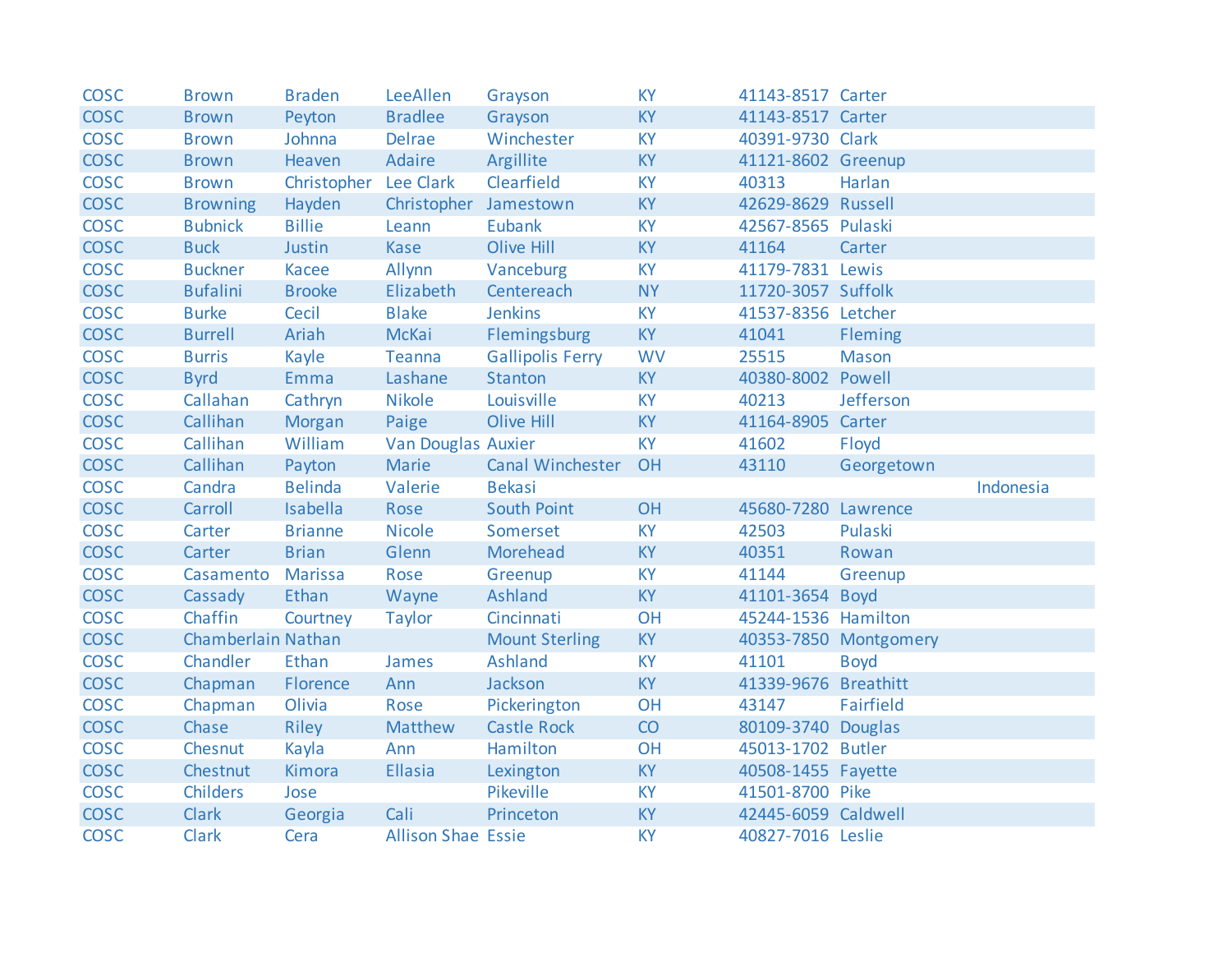| <b>COSC</b> | Clatos          | Hannah         | Renae          | Morehead              | <b>KY</b> | 40351-9080 Rowan     |                       |                    |
|-------------|-----------------|----------------|----------------|-----------------------|-----------|----------------------|-----------------------|--------------------|
| <b>COSC</b> | <b>Clemons</b>  | Zachary        |                | Frenchburg            | <b>KY</b> | 40322-9194 Menifee   |                       |                    |
| <b>COSC</b> | <b>Clemons</b>  | John           | Logan          | Hazard                | <b>KY</b> | 41701-9430 Perry     |                       |                    |
| <b>COSC</b> | Clevenger       | Victoria       | Leigh          | Louisa                | <b>KY</b> | 41230                | Lawrence              |                    |
| <b>COSC</b> | Clifton         | Sharon         | Ann            | <b>Mount Orab</b>     | OH        | 45154-9205 Highland  |                       |                    |
| <b>COSC</b> | Cloud           | Dalton         | Joseph         | Shepherdsville        | <b>KY</b> | 40165-7619 Bullitt   |                       |                    |
| <b>COSC</b> | Cobb            | <b>Bailey</b>  | Christian      | <b>Mount Sterling</b> | <b>KY</b> |                      | 40353-7919 Montgomery |                    |
| <b>COSC</b> | Cole            | Mackenzie      | <b>Noland</b>  | Ashland               | <b>KY</b> | 41101                | <b>Boyd</b>           |                    |
| <b>COSC</b> | Cole            | Autumn         | Lashae         | Ezel                  | <b>KY</b> | 41425-9061 Morgan    |                       |                    |
| <b>COSC</b> | Coleman         | Keneisha       | Marie          | Meyersdale            | PA        | 15552                | Somerset              |                    |
| <b>COSC</b> | Colemire        | <b>Brandon</b> | <b>Douglas</b> | Ewing                 | <b>KY</b> | 41039                | Fleming               |                    |
| <b>COSC</b> | <b>Collins</b>  | Kaley          | Michelle       | <b>West Liberty</b>   | <b>KY</b> | 41472-9377           | Morgan                |                    |
| <b>COSC</b> | <b>Collins</b>  | Tylan          | Grace          | Cornettsville         | <b>KY</b> | 41731                | Perry                 |                    |
| <b>COSC</b> | <b>Collins</b>  | Emma           | Paige          | Georgetown            | <b>KY</b> | 40324-8106 Scott     |                       |                    |
| <b>COSC</b> | Collum          | Jonathan       | <b>Dale</b>    | Harold                | KY        | 41635-9058 Floyd     |                       |                    |
| <b>COSC</b> | Combs           | Cody           | Lawrence       | Pine Top              | <b>KY</b> | 41843-0185 Knott     |                       |                    |
| <b>COSC</b> | <b>Combs</b>    | <b>Brianna</b> | Abigail        | Salyersville          | <b>KY</b> | 41465-8403 Magoffin  |                       |                    |
| <b>COSC</b> | Compton         | Sadie          | Rebecca        | Pikeville             | <b>KY</b> | 41501                | Pike                  |                    |
| <b>COSC</b> | Conley          | Keenan         | O'Brien        | Salyersville          | <b>KY</b> | 41465-0025 Magoffin  |                       |                    |
| <b>COSC</b> | Conley          | Gabrielle      | <b>Nikole</b>  | <b>Stanton</b>        | <b>KY</b> | 40380-2071 Powell    |                       |                    |
| <b>COSC</b> | Conn            | Jacob          | Harrison       | Prestonsburg          | <b>KY</b> | 41653-9114 Floyd     |                       |                    |
| <b>COSC</b> | <b>Connolly</b> | <b>Bridget</b> |                | Auckland              |           |                      |                       | <b>New Zealand</b> |
| <b>COSC</b> | Cook            | <b>Tobias</b>  | Webb           | Edgewood              | <b>KY</b> | 41018-2604 Kenton    |                       |                    |
| <b>COSC</b> | Cool            | Samantha       | McKenzie       | Pikeville             | <b>KY</b> | 41501                | Pike                  |                    |
| <b>COSC</b> | Cooley          | <b>Noah</b>    | Alexander      | <b>Fort Thomas</b>    | <b>KY</b> | 41075                | Campbell              |                    |
| <b>COSC</b> | Coomer          | Adrianna       | Paige          | Jackson               | <b>KY</b> | 41339                | <b>Breathitt</b>      |                    |
| <b>COSC</b> | Coomer          | Casey          | Lorriena       | Nancy                 | <b>KY</b> | 42544                | Pulaski               |                    |
| <b>COSC</b> | Cooper          | Abigail        | Lin            | Vanceburg             | KY        | 41179-6483 Lewis     |                       |                    |
| <b>COSC</b> | Copley          | Randolph       | Wade           | Pikeville             | <b>KY</b> | 41501-2138 Pike      |                       |                    |
| <b>COSC</b> | Corbin          | <b>Taylor</b>  | Faith          | Flemingsburg          | <b>KY</b> | 41041-7359 Fleming   |                       |                    |
| <b>COSC</b> | Cornett         | Jacob          | Chandler       | Morehead              | <b>KY</b> | 40351-8281 Rowan     |                       |                    |
| <b>COSC</b> | Cottrell        | Kirsten        | <b>Baily</b>   | <b>Berea</b>          | <b>KY</b> | 40403-9559 Madison   |                       |                    |
| <b>COSC</b> | Cougil          | Ailin          |                | Louisville            | <b>KY</b> | 40216-1520 Jefferson |                       |                    |
| <b>COSC</b> | Coulter         | Katie          | <b>Delaney</b> | Shelbyville           | <b>KY</b> | 40065                | Shelby                |                    |
| <b>COSC</b> | Courtney        | Kendra         | L.             | <b>Berry</b>          | <b>KY</b> | 41003                | <b>Harrison</b>       |                    |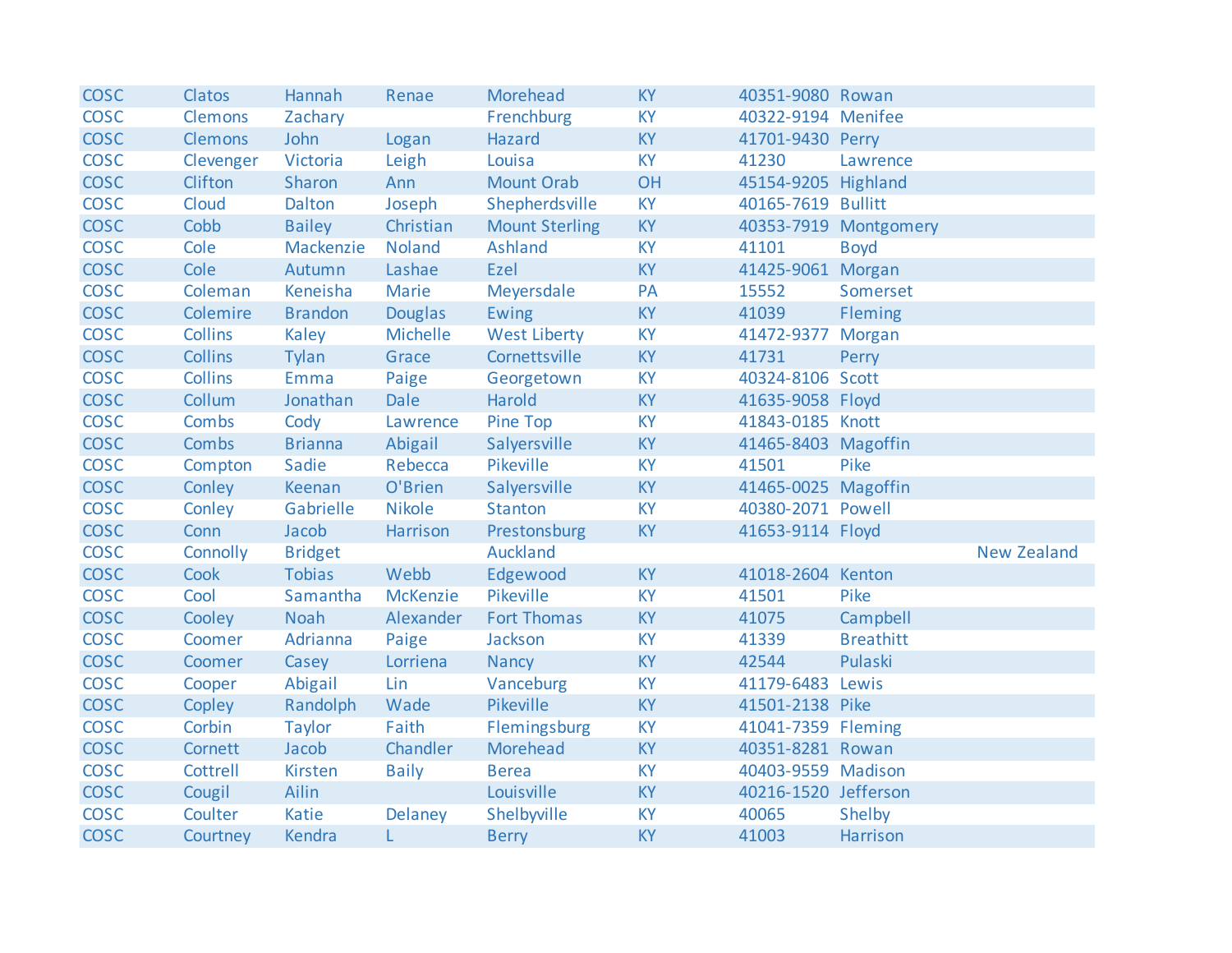| <b>COSC</b> | Cowdrey        | Katelyn        | Grace         | <b>Russellville</b>   | <b>OH</b> | 45168-8945 Brown     |                       |
|-------------|----------------|----------------|---------------|-----------------------|-----------|----------------------|-----------------------|
| <b>COSC</b> | Cox            | Kaitlyn        | Renee         | Florence              | <b>KY</b> | 41042                | <b>Boone</b>          |
| <b>COSC</b> | Craig          | Lexie          | Morgan        | Owingsville           | <b>KY</b> | 40360                | <b>Bath</b>           |
| <b>COSC</b> | Creamer        | Elizabeth      | Anne          | Shepherdsville        | <b>KY</b> | 40165-7831 Bullitt   |                       |
| <b>COSC</b> | Crisp          | Katelyn        | Amber         | Ashland               | <b>KY</b> | 41102-8573 Boyd      |                       |
| <b>COSC</b> | Crouch         | Caleb          | <b>Bishop</b> | Sharpsburg            | <b>KY</b> | 40374-9506 Bath      |                       |
| <b>COSC</b> | Crutcher       | Caitlin        | D             | Madisonville          | <b>KY</b> | 42431-9127 Hopkins   |                       |
| <b>COSC</b> | <b>Cummins</b> | <b>Molly</b>   | Ann           | Paris                 | <b>KY</b> | 40361-2513 Bourbon   |                       |
| <b>COSC</b> | <b>Cummins</b> | Darci          | Renee         | Williamstown          | <b>KY</b> | 41097                | Grant                 |
| <b>COSC</b> | <b>Daigle</b>  | Alyssa         | <b>Nicole</b> | <b>Derry</b>          | <b>NH</b> |                      | 03038-5003 Rockingham |
| <b>COSC</b> | Dalrymple      | Jerry          | Lee           | <b>Stanton</b>        | <b>KY</b> | 40380-9795 Powell    |                       |
| <b>COSC</b> | Dalton         | <b>Bradley</b> | J. M.         | Inez                  | <b>KY</b> | 41224                | Martin                |
| <b>COSC</b> | Dalton         | Jeremy         |               | <b>West Liberty</b>   | <b>KY</b> | 41472-1061 Morgan    |                       |
| <b>COSC</b> | Damron         | Donovan        | Reid          | Grayson               | <b>KY</b> | 41143-7162 Carter    |                       |
| <b>COSC</b> | Daniel         | Emily          | L.            | Sadieville            | <b>KY</b> | 40370                | Franklin              |
| <b>COSC</b> | <b>Daniels</b> | Hannah         | Elaine        | Hazard                | <b>KY</b> | 41702-0185 Perry     |                       |
| <b>COSC</b> | <b>Daniels</b> | Jacob          | Anthony       | Pikeville             | <b>KY</b> | 41501                | Pike                  |
| <b>COSC</b> | Darlington     | Sierra         | $\mathsf{C}$  | Georgetown            | OH        | 45121                | <b>Brown</b>          |
| <b>COSC</b> | Daulton        | Kayla          | Marie         | <b>Stout</b>          | OH        | 45684-7503 Scioto    |                       |
| <b>COSC</b> | <b>Davis</b>   | Dalton         | Lee           | Olive Hill            | <b>KY</b> | 41164-7690 Carter    |                       |
| <b>COSC</b> | <b>Davis</b>   | Jacob          | <b>Brooks</b> | Flatwoods             | <b>KY</b> | 41139                | Greenup               |
| <b>COSC</b> | <b>Davis</b>   | Isabella       | Shelby        | Richmond              | <b>KY</b> | 40475-8877 Madison   |                       |
| <b>COSC</b> | Dawson         | McKenna        | Hope          | Louisville            | <b>KY</b> | 40214-6525 Jefferson |                       |
| <b>COSC</b> | Dawson         | Josephine      | Leighann      | Paintsville           | <b>KY</b> | 41240-1272 Johnson   |                       |
| <b>COSC</b> | Dean           | <b>Brock</b>   |               | Greenfield            | OH        | 45123-8201 Highland  |                       |
| <b>COSC</b> | Dean           | Calista        | Rose          | Corbin                | <b>KY</b> | 40701-1777 Whitley   |                       |
| <b>COSC</b> | <b>Dehart</b>  | Sydney         | Madison       | <b>Olive Hill</b>     | <b>KY</b> | 41164                | Carter                |
| <b>COSC</b> | <b>DeLeon</b>  | <b>Natalie</b> | $K -$         | Louisville            | <b>KY</b> | 40222-4720 Jefferson |                       |
| <b>COSC</b> | Dennis         | Kourtney       | Paige         | Morehead              | <b>KY</b> | 40351                | Rowan                 |
| <b>COSC</b> | <b>Dials</b>   | James          | Thomas        | Inez                  | <b>KY</b> | 41224-8760 Martin    |                       |
| <b>COSC</b> | <b>Dickey</b>  | Terrance       | <b>Drew</b>   | <b>Mount Sterling</b> | <b>KY</b> |                      | 40353-1667 Montgomery |
| <b>COSC</b> | <b>Diddle</b>  | Daniel         | Thomas        | Morehead              | <b>KY</b> | 40351                | Rowan                 |
| <b>COSC</b> | <b>Diebold</b> | <b>Alexis</b>  | Mary          | Edgewood              | <b>KY</b> | 41017-3243 Kenton    |                       |
| <b>COSC</b> | Dillingham     | Peyton         |               | Normal                | IL        | 61761-5457 McLean    |                       |
| <b>COSC</b> | <b>Dillow</b>  | <b>Haley</b>   | L             | Canada                | <b>KY</b> | 41519                | Pike                  |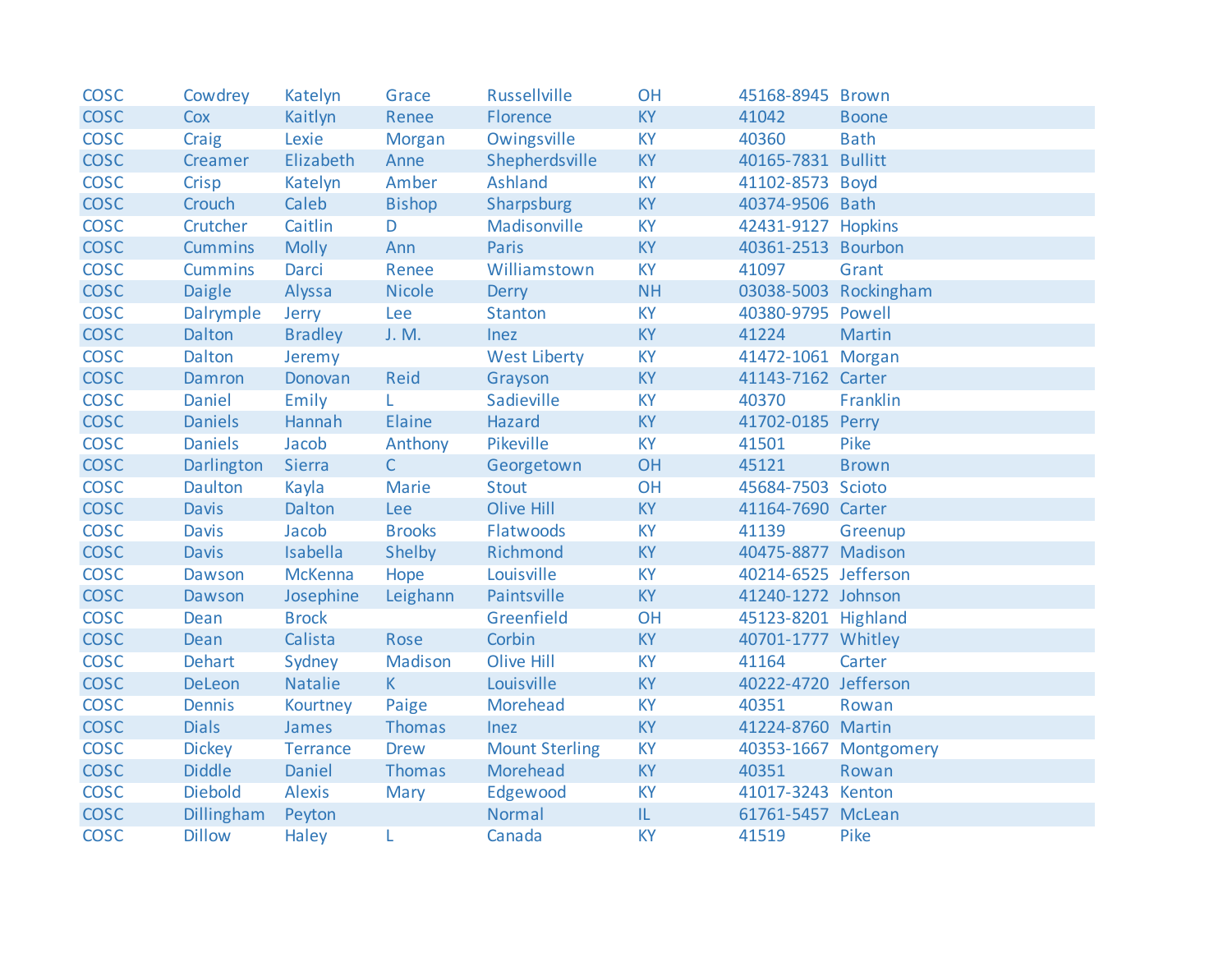| <b>COSC</b> | <b>Dodrill</b> | Maddie         | <b>Danielle</b>  | Asbury                | <b>WV</b> | 24916-9219 Greenbrier |                       |
|-------------|----------------|----------------|------------------|-----------------------|-----------|-----------------------|-----------------------|
| <b>COSC</b> | <b>Dolwick</b> | Courtney       | <b>Nicole</b>    | Union                 | <b>KY</b> | 41091-7174 Boone      |                       |
| <b>COSC</b> | Dotson         | Logan          | Ray              | Kimper                | <b>KY</b> | 41539-6016 Pike       |                       |
| <b>COSC</b> | Dowden         | Kendal         | Elizabeth        | Carlisle              | <b>KY</b> | 40311-9740 Nicholas   |                       |
| <b>COSC</b> | Dowdy          | Emmalea        | Katherine        | <b>South Shore</b>    | <b>KY</b> | 41175-9163 Greenup    |                       |
| <b>COSC</b> | <b>Dreyer</b>  | Chase          | Daniel           | Holland               | MI        | 49424-6166 Ottawa     |                       |
| <b>COSC</b> | <b>Druen</b>   | Maiyuki        | Ito              | Shepherdsville        | <b>KY</b> | 40165                 | <b>Bullitt</b>        |
| <b>COSC</b> | <b>Dubiel</b>  | Benjamin       | John             | W Portsmouth          | OH        | 45663-9145 Scioto     |                       |
| <b>COSC</b> | <b>Dubler</b>  | Cindy-Ann      |                  | Midway                | <b>KY</b> | 40347-9601 Woodford   |                       |
| <b>COSC</b> | <b>Dunn</b>    | Hailey         | E.               | London                | <b>KY</b> | 40744-9433 Laurel     |                       |
| <b>COSC</b> | <b>Dutiel</b>  | Kobe           | <b>Drew</b>      | South Webster         | OH        | 45682-8980 Scioto     |                       |
| <b>COSC</b> | <b>Duvall</b>  | Samantha       | Lillie-Ann       | <b>Olive Hill</b>     | <b>KY</b> | 41164-7996 Carter     |                       |
| <b>COSC</b> | Eads           | Jeffrey        | Jacob            | <b>Mount Sterling</b> | <b>KY</b> |                       | 40353-9388 Montgomery |
| <b>COSC</b> | Eads           | <b>Mason</b>   | <b>Tyler</b>     | <b>Mount Sterling</b> | <b>KY</b> |                       | 40353-9388 Montgomery |
| <b>COSC</b> | Eastep         | Kaisen         | <b>Bree</b>      | Salyersville          | <b>KY</b> | 41465-8677 Magoffin   |                       |
| <b>COSC</b> | Edmonds        | Hannah         | <b>McKenzie</b>  | Pikeville             | <b>KY</b> | 41501-1483 Pike       |                       |
| <b>COSC</b> | <b>Edwards</b> | Kaylie         | Lynn             | <b>Bevinsville</b>    | <b>KY</b> | 41606-0025 Floyd      |                       |
| <b>COSC</b> | Ehr            | Anna           | Grace            | Lawrenceburg          | <b>KY</b> | 40342                 | Anderson              |
| <b>COSC</b> | Eichenlaub     | Chloe          | Mae              | <b>Berryville</b>     | <b>VA</b> | 22611-1265 Clarke     |                       |
| <b>COSC</b> | Elam           | Jacob          | Wyatt            | <b>West Liberty</b>   | <b>KY</b> | 41472-8999 Morgan     |                       |
| <b>COSC</b> | Eldridge       | Eliana         | Claire           | Blackey               | KY        | 41804-9040 Letcher    |                       |
| <b>COSC</b> | Eldridge       | <b>McKenna</b> | Mae              | Quincy                | <b>KY</b> | 41166                 | Lewis                 |
| <b>COSC</b> | <b>Elkins</b>  | Jana           | Lynn             | Greenup               | <b>KY</b> | 41144                 | Greenup               |
| <b>COSC</b> | <b>Elkins</b>  | Emily          | Grace            | Wurtland              | <b>KY</b> | 41144-1513 Greenup    |                       |
| <b>COSC</b> | <b>Elkins</b>  | <b>Brinley</b> | Elizabeth        | <b>Pikeville</b>      | <b>KY</b> | 41501-7867 Pike       |                       |
| <b>COSC</b> | <b>Ellis</b>   | Aleah          | <b>Beth</b>      | <b>Mason</b>          | OH        | 45040-5777 Warren     |                       |
| <b>COSC</b> | Elmouni        | Miriam         | Gaberial         | Vanceburg             | <b>KY</b> | 41179-5544 Lewis      |                       |
| <b>COSC</b> | Embry          | Kyle           | Jacob            | Hartford              | <b>KY</b> | 42347-9586 Ohio       |                       |
| <b>COSC</b> | <b>Emmons</b>  | <b>Taylor</b>  | <b>Brooke</b>    | Hillsboro             | <b>KY</b> | 41049-9057 Fleming    |                       |
| <b>COSC</b> | Engell         | Sarah          | <b>Joy Grace</b> | <b>Tyner</b>          | <b>KY</b> | 40486-8116 Jackson    |                       |
| <b>COSC</b> | Epperson       | <b>Breanna</b> | Hope             | <b>Wallins Creek</b>  | <b>KY</b> | 40873                 | Harlan                |
| <b>COSC</b> | Ernst          | Austin         | Daniel           | Pendleton             | <b>KY</b> | 40055                 | Henry                 |
| <b>COSC</b> | Ernst          | Ethan          | Andrew           | Morehead              | <b>KY</b> | 40351                 | Rowan                 |
| <b>COSC</b> | <b>Estes</b>   | Sara           | Marie            | Beattyville           | <b>KY</b> | 41311-8152 Lee        |                       |
| <b>COSC</b> | <b>Estes</b>   | Laura          | Lynn             | Somerset              | <b>KY</b> | 42503-2508 Pulaski    |                       |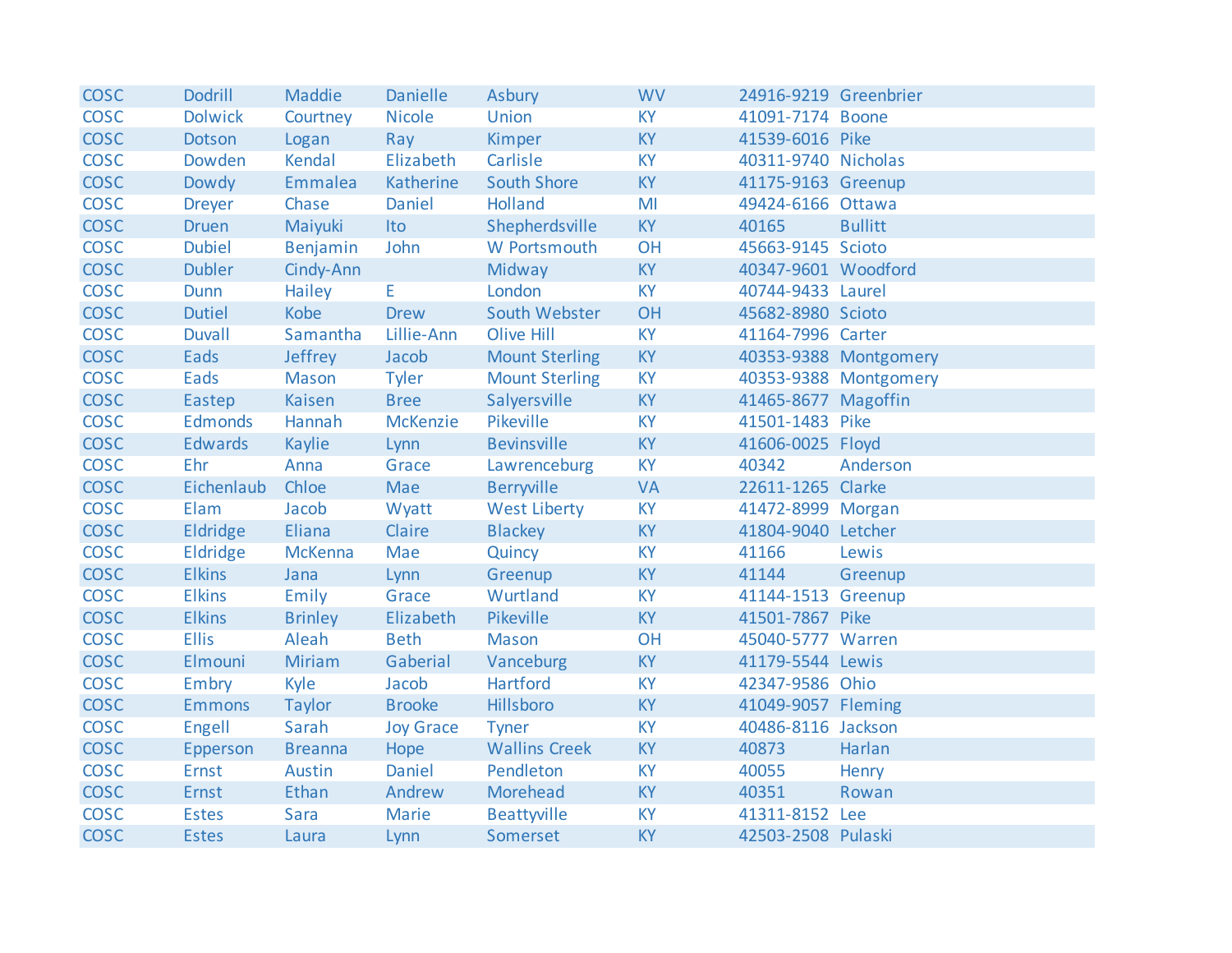| <b>COSC</b> | <b>Evans</b>        | Lyla            | Danae         | <b>Olive Hill</b>   | <b>KY</b> | 41164                | Carter          |
|-------------|---------------------|-----------------|---------------|---------------------|-----------|----------------------|-----------------|
| <b>COSC</b> | <b>Evans</b>        | Cody            | Allen         | <b>Heidrick</b>     | <b>KY</b> | 40949-0399           | Knox            |
| <b>COSC</b> | <b>Evans</b>        | Jaycee          | Morgen        | Vanceburg           | <b>KY</b> | 41179-5434 Lewis     |                 |
| <b>COSC</b> | Evans               | Lauren          | Grace         | Vanceburg           | <b>KY</b> | 41179                | Lewis           |
| <b>COSC</b> | <b>Evans</b>        | <b>Kelsie</b>   | Jaden         | <b>Means</b>        | <b>KY</b> | 40346-8858 Menifee   |                 |
| <b>COSC</b> | Everman             | Katie           | Lynn          | Morehead            | <b>KY</b> | 40351                | Rowan           |
| <b>COSC</b> | Fagan               | Sarah           | Rose          | Cumming             | <b>GA</b> | 30040-8367 Forsyth   |                 |
| <b>COSC</b> | Fairchild           | Charity         | Jolene        | Leburn              | <b>KY</b> | 41831-8953 Knott     |                 |
| <b>COSC</b> | Faloon              | Sarah           | <b>Marion</b> | Macomb              | MI        | 48042-6101 Macomb    |                 |
| <b>COSC</b> | Fangman             | Alainia         | <b>Brooke</b> | Florence            | <b>KY</b> | 41042-1226 Boone     |                 |
| <b>COSC</b> | Fangman             | Ashtyn          | Michelle      | Florence            | <b>KY</b> | 41042-1226 Boone     |                 |
| <b>COSC</b> | Fannin              | Presley         | Peyj          | Morehead            | <b>KY</b> | 40351-5194 Rowan     |                 |
| <b>COSC</b> | Farmer              | Madyson         | Hope          | Mc Kee              | <b>KY</b> | 40447-6831 Jackson   |                 |
| <b>COSC</b> | Faudere             | Alexandria      | Paige         | Owingsville         | <b>KY</b> | 40360                | <b>Bath</b>     |
| <b>COSC</b> | Faughn              | <b>Stone</b>    | Evan          | <b>Mallie</b>       | <b>KY</b> | 41836-9056 Knott     |                 |
| <b>COSC</b> | Fazenbaker Benjamin |                 | Timothy       | Ashland             | <b>KY</b> | 41101                | <b>Boyd</b>     |
| <b>COSC</b> | Felber              | Robert          | Seth          | Salyersville        | <b>KY</b> | 41465                | <b>Magoffin</b> |
| <b>COSC</b> | Ferrell             | Allyson         | Jane          | Louisa              | <b>KY</b> | 41230                | Lawrence        |
| <b>COSC</b> | <b>Fields</b>       | <b>Alexis</b>   | Marie         | Dry Ridge           | <b>KY</b> | 41035                | Grant           |
| <b>COSC</b> | Fitzpatrick         | Julia           | Claire        | Nicholasville       | <b>KY</b> | 40356-9269 Jessamine |                 |
| <b>COSC</b> | Fitzpatrick         | John            | Thomas        | Georgetown          | <b>KY</b> | 40324                | <b>Scott</b>    |
| <b>COSC</b> | Flannery            | Kaylee          | Rachell       | Morehead            | <b>KY</b> | 40351                | Rowan           |
| <b>COSC</b> | Flannigan           | <b>Mollee</b>   | Dayle         | Vanceburg           | <b>KY</b> | 41179                | Lewis           |
| <b>COSC</b> | Flesch              | Madelyn         |               | Covington           | <b>KY</b> | 41011-3628 Kenton    |                 |
| <b>COSC</b> | Foit                | Gabriel         | Caleb         | <b>South Shore</b>  | <b>KY</b> | 41175-8023 Greenup   |                 |
| <b>COSC</b> | Frame               | <b>Nickolas</b> | A.            | Maysville           | <b>KY</b> | 41056                | Mason           |
| <b>COSC</b> | Franceschi          | Havana          | Delainey      | <b>Harrodsburg</b>  | <b>KY</b> | 40330-2157 Mercer    |                 |
| <b>COSC</b> | Frazier             | Madison         | Chandler      | Oneida              | <b>KY</b> | 40972                | Clay            |
| <b>COSC</b> | Frederick           | Rebecca         | Kathrine      | Lawrenceburg        | <b>KY</b> | 40342-9392 Anderson  |                 |
| <b>COSC</b> | Frederick           | Sandra          | Clay          | <b>West Liberty</b> | <b>KY</b> | 41472-0058 Morgan    |                 |
| <b>COSC</b> | French              | Emily           | Kate          | <b>Peebles</b>      | OH        | 45660-8935 Adams     |                 |
| <b>COSC</b> | French              | Shelby          | Lynn          | Cecilia             | <b>KY</b> | 42724-8636 Hardin    |                 |
| <b>COSC</b> | Fritzel             | Hutton          | Olivia        | Lawrene             | <b>KS</b> | 66049                | <b>Douglas</b>  |
| <b>COSC</b> | Frizzell            | Hayley          | <b>Brooke</b> | <b>Salt Lick</b>    | <b>KY</b> | 40371                | <b>Bath</b>     |
| <b>COSC</b> | Fryman              | Colleen         | $\mathsf{R}$  | <b>Mount Olivet</b> | <b>KY</b> | 41064-7510 Robertson |                 |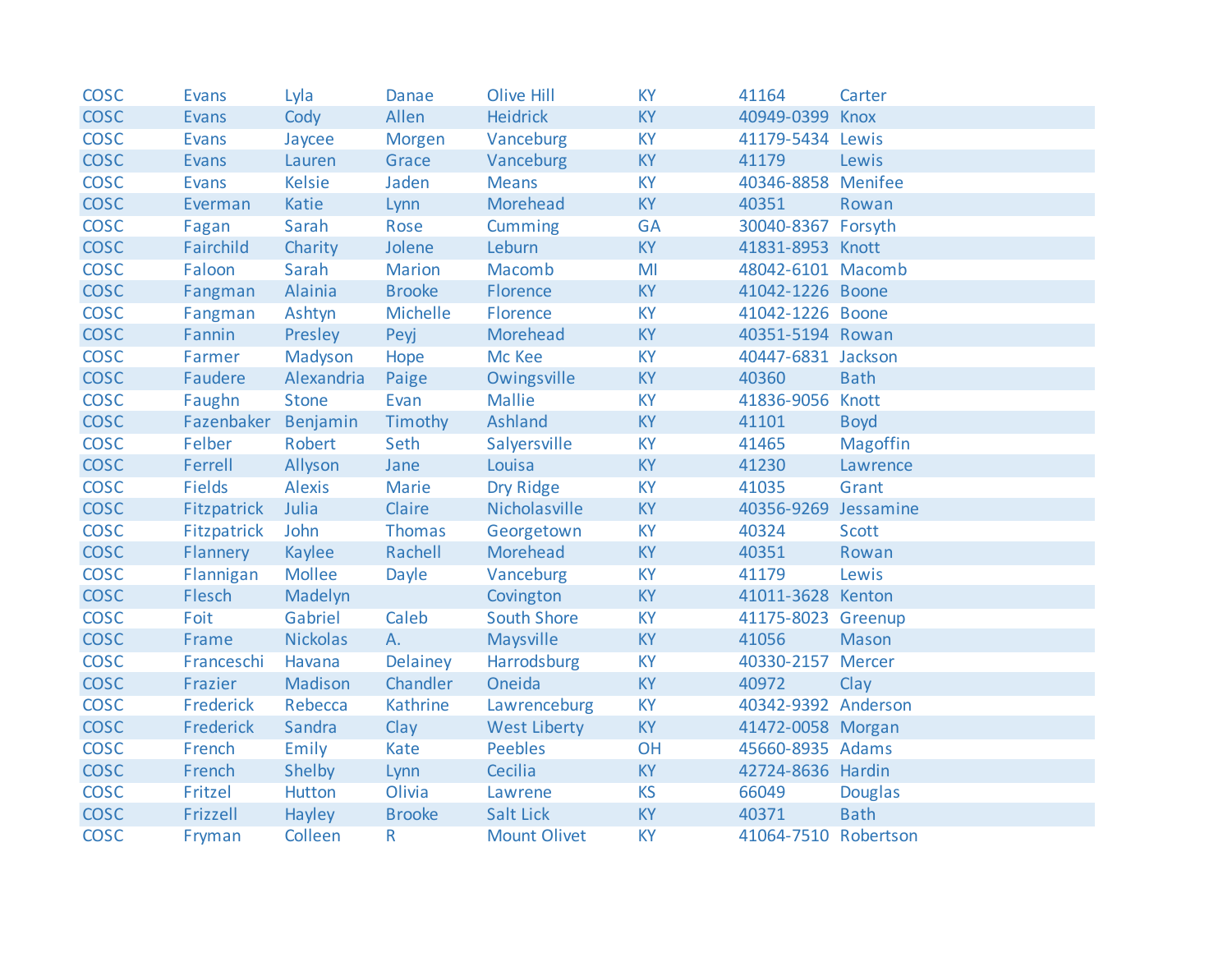| <b>COSC</b> | Gabbard       | Charlotte       | Emmary                 | Lebanon                  | <b>OH</b>                         | 45036-9611 Warren    |                |
|-------------|---------------|-----------------|------------------------|--------------------------|-----------------------------------|----------------------|----------------|
| <b>COSC</b> | Gabhart       | Fiona           | Rose                   | Lawrenceburg             | <b>KY</b>                         | 40342-1453 Anderson  |                |
| <b>COSC</b> | Gaffney       | Grace           |                        | <b>Danville</b>          | <b>KY</b>                         | 40422-8954 Boyle     |                |
| <b>COSC</b> | Gailor        | Madeline        | Lee                    | Louisville               | <b>KY</b>                         | 40214-5379 Jefferson |                |
| <b>COSC</b> | Gallion       | Kayle           | Dawn                   | Grayson                  | <b>KY</b>                         | 41143                | Carter         |
| <b>COSC</b> | Galvan        | Leire           | Lorena Arias Pikeville |                          | <b>KY</b>                         | 41501-1583 Pike      |                |
| <b>COSC</b> | Gee           | <b>McKenzie</b> | <b>Belle</b>           | Rush                     | <b>KY</b>                         | 41168                | <b>Boyd</b>    |
| <b>COSC</b> | Gibbs         | Elijah          | $K_{\parallel}$        | Georgetown               | <b>KY</b>                         | 40324-8421 Scott     |                |
| <b>COSC</b> | Gibson        | Emily           | Isabella               | Hyden                    | <b>KY</b>                         | 41749                | Leslie         |
| <b>COSC</b> | Gibson        | Hannah          | <b>Nicole</b>          | Tollesboro               | <b>KY</b>                         | 41189-9005 Lewis     |                |
| <b>COSC</b> | Gibson        | Robert          | Payton                 | Morehead                 | <b>KY</b>                         | 40351-9091 Rowan     |                |
| <b>COSC</b> | Gillispie     | Abigail         | Paige                  | Grayson                  | <b>KY</b>                         | 41143-7583 Carter    |                |
| <b>COSC</b> | Goble         | Linzie          | Ashton                 | <b>Flat Gap</b>          | <b>KY</b>                         | 41219-9316 Johnson   |                |
| <b>COSC</b> | Goetz         | Cassidy         | Faith                  | Stanford                 | <b>KY</b>                         | 40484-8944 Lincoln   |                |
| <b>COSC</b> | Gooslin       | Jacob           | Connor                 | Lexington                | <b>KY</b>                         | 40509-6900 Fayette   |                |
| <b>COSC</b> | Grainger      | John            | David                  | Morehead                 | <b>KY</b>                         | 40351                | Jessamine      |
| <b>COSC</b> | Greene        | Evan            | Ray                    | <b>Sandy Hook</b>        | <b>KY</b>                         | 41171-7711 Elliott   |                |
| <b>COSC</b> | Greenhill     | Jacob           | N                      | <b>Olive Hill</b>        | <b>KY</b>                         | 41164                | Carter         |
| <b>COSC</b> | Griffie       | Joseph          | D.                     | Hazard                   | <b>KY</b>                         | 41701-9434 Perry     |                |
| <b>COSC</b> | Griffith      | Kellie          | M                      | Chavies                  | <b>KY</b>                         | 41727-0011 Perry     |                |
| <b>COSC</b> | <b>Grimes</b> | Andrea          | <b>Nicole</b>          | Lebanon                  | OH                                | 45036-7804 Warren    |                |
| <b>COSC</b> | Gross         | Marley          | Addison                | Richmond                 | <b>KY</b>                         | 40475                | <b>Madison</b> |
| <b>COSC</b> | Grosser       | Kayla           | M                      | Florence                 | <b>KY</b>                         | 41042-7847 Boone     |                |
| <b>COSC</b> | Grupe         | Dylan           | Charon                 | Lexington                | <b>KY</b>                         | 40514                | Fayette        |
| <b>COSC</b> | Guest         | <b>Nicole</b>   | E.                     | <b>Arlington Heights</b> | $\ensuremath{\mathsf{IL}}\xspace$ | 60004                | Cook           |
| <b>COSC</b> | Gullett       | Lindsay         | Marie                  | <b>West Liberty</b>      | <b>KY</b>                         | 41472-7936 Morgan    |                |
| <b>COSC</b> | Gulley        | Carsen          | $J =$                  | Flemingsburg             | <b>KY</b>                         | 41041-7833 Fleming   |                |
| <b>COSC</b> | Gundler       | Emma            | Claire                 | Blanchester              | OH                                | 45107                | Clinton        |
| <b>COSC</b> | Gunn          | Sydney          | Marie                  | Ferdinand                | IN                                | 47532                | <b>Dubois</b>  |
| <b>COSC</b> | Hacker        | Chayla          | <b>Nicole</b>          | Manchester               | <b>KY</b>                         | 40962                | Clay           |
| <b>COSC</b> | Hackney       | Ethan           | $R_{\parallel}$        | <b>Belfry</b>            | <b>KY</b>                         | 41514                | Pike           |
| <b>COSC</b> | Hager         | Emilee          | Paige                  | Jeffersonville           | <b>KY</b>                         | 40337-9779           | Montgomery     |
| <b>COSC</b> | Hagy          | Alexandria      | Grace                  | Pikeville                | <b>KY</b>                         | 41502                | Pike           |
| <b>COSC</b> | Hailu         | <b>Mercy</b>    | Y                      | Oneida                   | <b>KY</b>                         | 40972-6408 Clay      |                |
| <b>COSC</b> | Hale          | MacKenzie       | Shay                   | <b>Sandy Hook</b>        | <b>KY</b>                         | 41171-8618 Elliott   |                |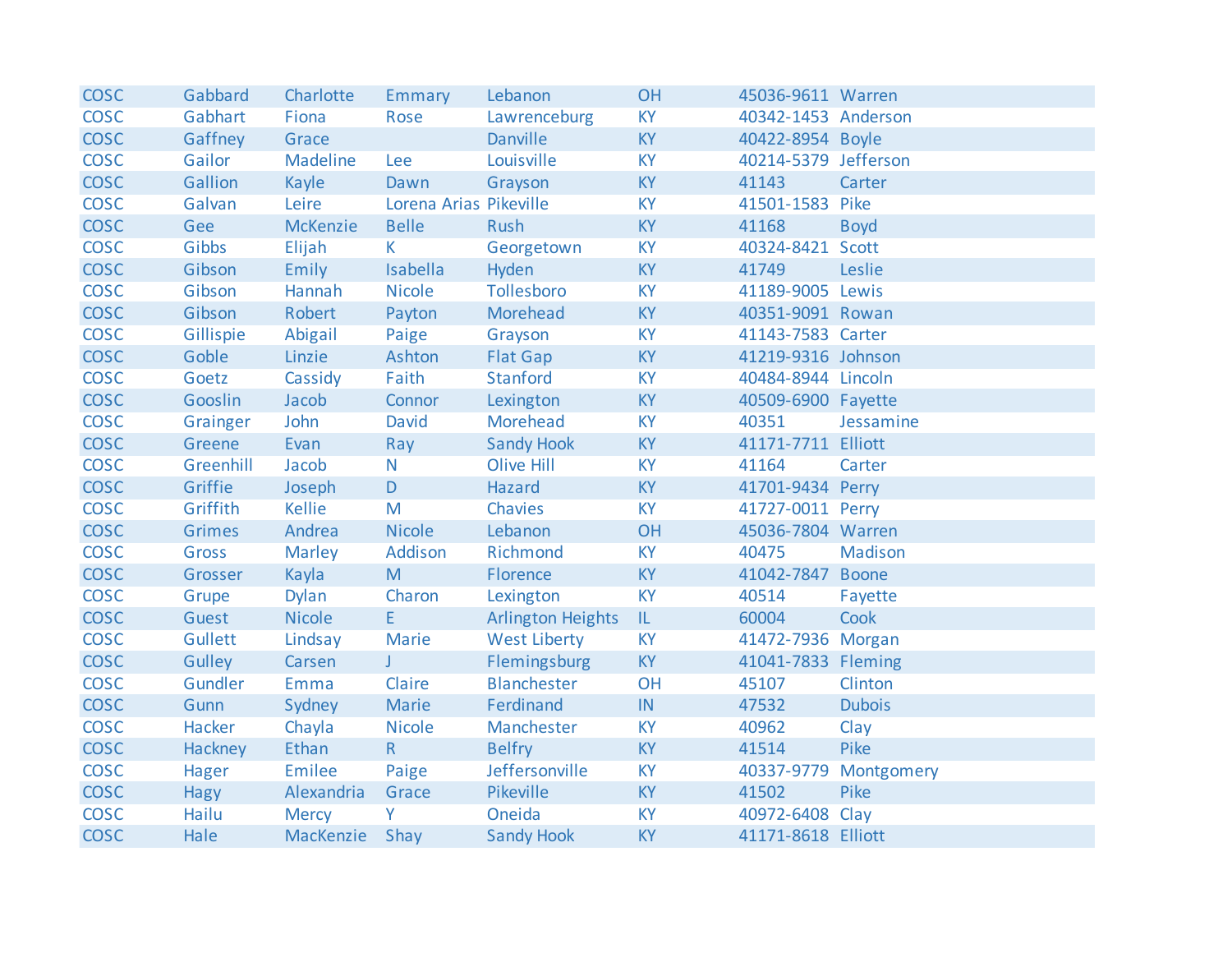| <b>COSC</b> | Hale           | Kenzi         | P              | Pikeville             | <b>KY</b> | 41501               | Pike                  |
|-------------|----------------|---------------|----------------|-----------------------|-----------|---------------------|-----------------------|
| <b>COSC</b> | Hall           | <b>Alexia</b> | Chantal        | Prestonsburg          | <b>KY</b> | 41653-8753          | Floyd                 |
| <b>COSC</b> | Hall           | <b>Dalton</b> | Н.             | Nicholasville         | <b>KY</b> | 40356               | Jessamine             |
| <b>COSC</b> | Hall           | Andrew        | <b>Douglas</b> | <b>Denver</b>         | <b>KY</b> | 41222               | Johnson               |
| <b>COSC</b> | Hall           | Jordon        | Kelly          | Emmalena              | <b>KY</b> | 41740-8901 Knott    |                       |
| <b>COSC</b> | Hall           | <b>Sierra</b> | Faith          | <b>Kite</b>           | <b>KY</b> | 41828-8980 Knott    |                       |
| <b>COSC</b> | Hall           | Maui          | <b>Darae</b>   | <b>Topmost</b>        | <b>KY</b> | 41862-8903 Knott    |                       |
| <b>COSC</b> | Hall           | Toby          | Joe            | Pikeville             | <b>KY</b> | 41501               | Pike                  |
| <b>COSC</b> | Hall           | Riley         | Faith          | Morehead              | <b>KY</b> | 40351-8748 Rowan    |                       |
| <b>COSC</b> | Hamilton       | Hailey        | P.             | Mc Dowell             | KY        | 41647-0447 Floyd    |                       |
| <b>COSC</b> | Hamilton       | <b>Tanner</b> |                | Pikeville             | <b>KY</b> | 41501-2182 Pike     |                       |
| <b>COSC</b> | Hamilton       | Randi         | Dawn           | Morehead              | <b>KY</b> | 40351               | Rowan                 |
| <b>COSC</b> | Hamilton       | Savannah      | Constance      | Morehead              | KY        | 40351-8096 Rowan    |                       |
| <b>COSC</b> | Hamilton       | Haileigh      | <b>Marie</b>   | Campton               | <b>KY</b> | 41301               | Wolfe                 |
| <b>COSC</b> | Hamm           | Jessica       | <b>Noel</b>    | South Vienna          | OH        | 45369               | <b>Clark</b>          |
| <b>COSC</b> | Hammock        | Olivia        | Holleigh       | Whitesburg            | <b>KY</b> | 41858-7614 Letcher  |                       |
| <b>COSC</b> | Hammonds Katie |               | Ann            | Paintsville           | <b>KY</b> | 41240-1110 Johnson  |                       |
| <b>COSC</b> | Hammonds Emily |               | Grace          | <b>West Liberty</b>   | <b>KY</b> | 41472-8365 Morgan   |                       |
| <b>COSC</b> | Hannah         | Abbey         | Elizabeth      | Salyersville          | <b>KY</b> | 41465               | <b>Magoffin</b>       |
| <b>COSC</b> | Hansen         | Skyler        | <b>Noel</b>    | Johnsburg             | IL.       | 60051-6365 McHenry  |                       |
| <b>COSC</b> | Hanson         | Abigail       | Marie          | Morehead              | <b>KY</b> | 40351               | San Bernardino        |
| <b>COSC</b> | Hardin         | Alexander     | <b>Blake</b>   | Morehead              | <b>KY</b> | 40351-8806 Rowan    |                       |
| <b>COSC</b> | <b>Harding</b> | Haylee        | <b>Nicole</b>  | <b>Brooksville</b>    | <b>KY</b> | 41004               | <b>Mason</b>          |
| <b>COSC</b> | Hardymon       | Shelby        | MacKenzie      | Flemingsburg          | <b>KY</b> | 41041               | Fleming               |
| <b>COSC</b> | <b>Hargis</b>  | Charles       | Isaiah         | <b>Eubank</b>         | <b>KY</b> | 42567-9660          | Lincoln               |
| <b>COSC</b> | <b>Harris</b>  | Alexandra     | Jade           | <b>Mount Sterling</b> | <b>KY</b> | 40353               | Montgomery            |
| <b>COSC</b> | Harrod         | Jacob         | Alan           | Frankfort             | KY        | 40601-9095 Franklin |                       |
| <b>COSC</b> | Hart           | <b>Byron</b>  | <b>Duane</b>   | Morehead              | <b>KY</b> | 40351               | Whitley               |
| <b>COSC</b> | Hartgrove      | Lyndsey       | Lynn           | <b>Mount Sterling</b> | <b>KY</b> |                     | 40353-9212 Montgomery |
| <b>COSC</b> | Hash           | Anna          | Michele        | <b>Mt Sterling</b>    | <b>KY</b> |                     | 40353-9687 Montgomery |
| <b>COSC</b> | Hatfield       | Erika         | <b>Nicole</b>  | Winchester            | <b>KY</b> | 40391               | <b>Clark</b>          |
| <b>COSC</b> | Hayes          | Leah          | <b>Nicole</b>  | Southgate             | <b>KY</b> | 41071-3142 Campbell |                       |
| <b>COSC</b> | Heineman       | Anna          | Elizabeth      | Greenup               | <b>KY</b> | 41144-2107 Greenup  |                       |
| <b>COSC</b> | Henderson      | <b>Baylee</b> | Morgan         | Catlettsburg          | KY        | 41129-8318 Boyd     |                       |
| <b>COSC</b> | Henderson      | Daniel        | Grant          | Frenchburg            | <b>KY</b> | 40322-8121 Menifee  |                       |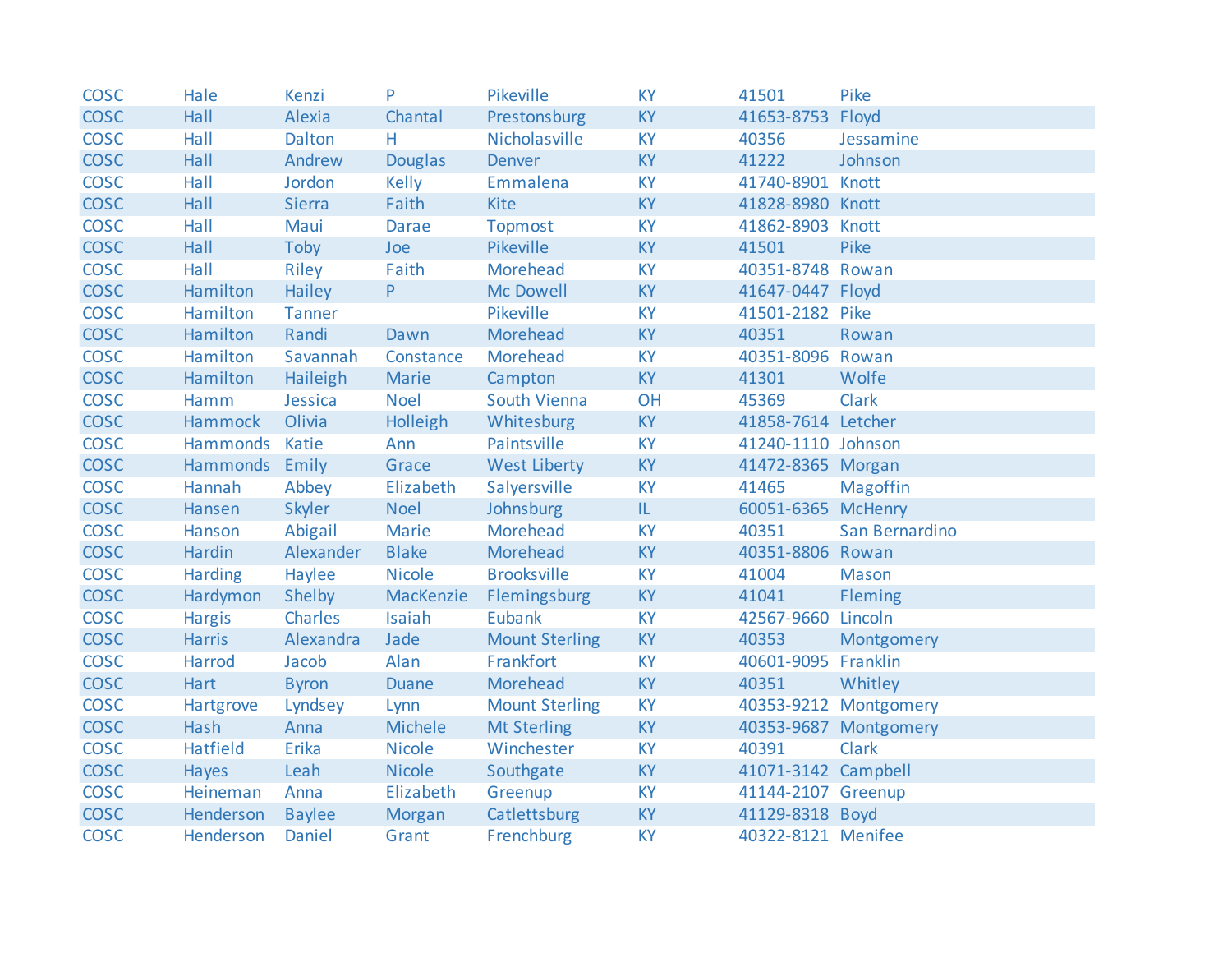| <b>COSC</b> | <b>Hendricks</b>          | Kelli          | J.                        | Germantown            | <b>KY</b> | 41044-7579 Bracken  |                       |
|-------------|---------------------------|----------------|---------------------------|-----------------------|-----------|---------------------|-----------------------|
| <b>COSC</b> | Hensley                   | Kennedy        | Grace                     | <b>Paris</b>          | <b>KY</b> | 40361-9718 Bourbon  |                       |
| <b>COSC</b> | Hensley                   | Derek          | Christopher               | Hatfield              | <b>KY</b> | 41514-9059 Pike     |                       |
| <b>COSC</b> | Herrera                   | Rebecca        | L.                        | <b>Mount Sterling</b> | <b>KY</b> |                     | 40353-8726 Montgomery |
| <b>COSC</b> | <b>Hicks</b>              | <b>Tiffany</b> | <b>Jo</b>                 | <b>Brooksville</b>    | <b>KY</b> | 41004               | <b>Bracken</b>        |
| <b>COSC</b> | <b>Hicks</b>              | Joshua         | <b>Isaac</b>              | <b>Olive Hill</b>     | <b>KY</b> | 41164               | Carter                |
| <b>COSC</b> | Hill                      | Whitney        | Faith                     | Seaman                | OH        | 45679-9726 Adams    |                       |
| <b>COSC</b> | <b>Hobbs</b>              | Savannah       |                           | <b>Russell</b>        | <b>KY</b> | 41169-1622 Greenup  |                       |
| <b>COSC</b> | <b>Holbrook</b>           | Zachary        | <b>Neil</b>               | Slemp                 | <b>KY</b> | 41763-8903 Perry    |                       |
| <b>COSC</b> | Holder                    | Halli          | <b>Brooke</b>             | <b>Sandy Hook</b>     | <b>KY</b> | 41171-7140 Elliott  |                       |
| <b>COSC</b> | Holland                   | Jade           | Aroha Hinkle Owenton      |                       | <b>KY</b> | 40359               | Owen                  |
| <b>COSC</b> | Holland                   | Mirei          |                           | Owenton               | <b>KY</b> | 40359-3032 Owen     |                       |
| <b>COSC</b> | <b>Hollingswort Emily</b> |                | Marie                     | Ashland               | <b>KY</b> | 41101               | <b>Boyd</b>           |
| <b>COSC</b> | Holloway                  | Keller         | Christopher Centerville   |                       | OH        |                     | 45458-4039 Montgomery |
| <b>COSC</b> | <b>Hopkins</b>            | Emily          | <b>Blair</b>              | Carlisle              | <b>KY</b> | 40311               | <b>Nicholas</b>       |
| <b>COSC</b> | Hostetler                 | Hannah         | Mae                       | Canton                | <b>OH</b> | 44706-3815 Stark    |                       |
| <b>COSC</b> | House                     | Savannah       | Rene'                     | El Dorado             | <b>KS</b> | 67042-8758 Butler   |                       |
| <b>COSC</b> | Howard                    | Madison        | $\mathsf{C}$              | Olympia               | <b>KY</b> | 40358-0000 Bath     |                       |
| <b>COSC</b> | Howard                    | Kaitlyn        |                           | San Antonio           | <b>TX</b> | 78260-2435 Bexar    |                       |
| <b>COSC</b> | Howard                    | Seth           | Anthony                   | Fayetteville          | OH        | 45118-9409 Brown    |                       |
| <b>COSC</b> | Howard                    | Shelby         | Lane                      | Whitesburg            | <b>KY</b> | 41858               | Letcher               |
| <b>COSC</b> | Howard                    | Emilei         | T.                        | Salyersville          | <b>KY</b> | 41465-9514 Magoffin |                       |
| <b>COSC</b> | Howard                    | Kyle           | Thomas                    | Salyersville          | <b>KY</b> | 41465-8666 Magoffin |                       |
| <b>COSC</b> | Howard                    | Josie          | Leanna                    | Inez                  | <b>KY</b> | 41224-8991 Martin   |                       |
| <b>COSC</b> | Howard                    | Terri          | Elaine                    | Inez                  | <b>KY</b> | 41224-8991 Martin   |                       |
| <b>COSC</b> | Howard                    | Erika          | Marie                     | Clay City             | <b>KY</b> | 40312               | Powell                |
| <b>COSC</b> | Hubbard                   | Ashley         | Morgan                    | Winchester            | OH        | 45697-9486 Adams    |                       |
| <b>COSC</b> | Hudson                    | Josiah         | Michael                   | <b>South Shore</b>    | <b>KY</b> | 41175-7937 Greenup  |                       |
| <b>COSC</b> | Hufana                    | Keller         | Elisabeth                 | Lexington             | <b>KY</b> | 40502-1538 Fayette  |                       |
| <b>COSC</b> | Hulsman                   | Abigail        | Kierney                   | Cincinnati            | OH        | 45233-4934 Hamilton |                       |
| <b>COSC</b> | <b>Hunt</b>               | Heather        | <b>Ashley Marie Ewing</b> |                       | <b>KY</b> | 41039-8510 Fleming  |                       |
| <b>COSC</b> | <b>Hurlburt</b>           | Cali           |                           | Lawrenceburg          | <b>KY</b> | 40342               | Anderson              |
| <b>COSC</b> | Hutcherson Startus        |                | Almonzo                   | Fairhope              | <b>AL</b> | 36532               | <b>Baldwin</b>        |
| <b>COSC</b> | Hutchinson Haleigh        |                |                           | Maysville             | <b>KY</b> | 41056-9238 Mason    |                       |
| <b>COSC</b> | Iloegbunam Chisom         |                | Victoria                  | <b>Union</b>          | <b>KY</b> | 41091               | <b>Boone</b>          |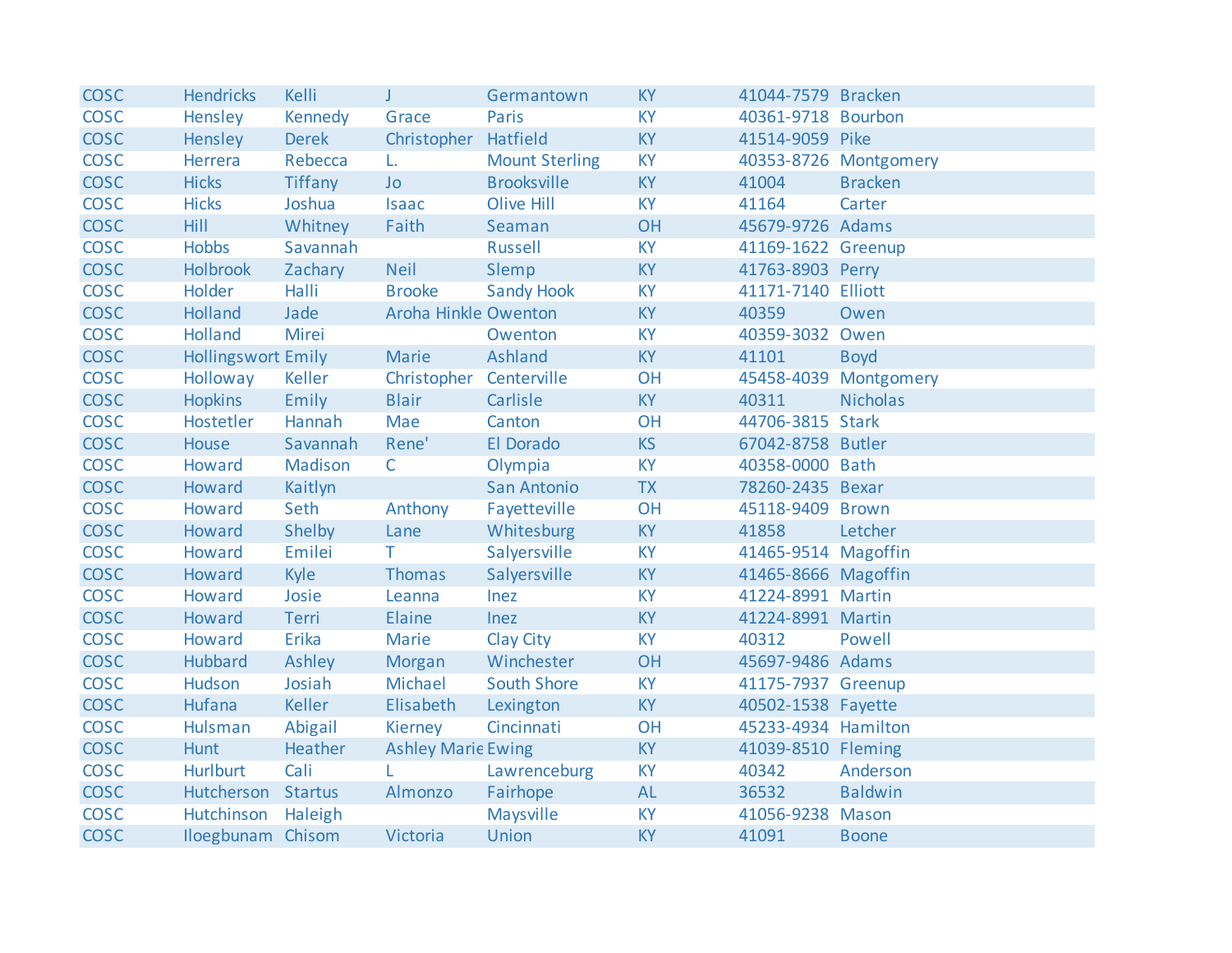| <b>COSC</b> | Ingram         | Caytlyn        | Denise         | <b>Mount Sterling</b> | <b>KY</b> |                      | 40353-1136 Montgomery |         |
|-------------|----------------|----------------|----------------|-----------------------|-----------|----------------------|-----------------------|---------|
| <b>COSC</b> | <b>Ison</b>    | John           | Phillip        | <b>Olive Hill</b>     | <b>KY</b> | 41164                | Carter                |         |
| <b>COSC</b> | Jackson        | Haley          | Amber          | Little Eggharbor      | <b>NJ</b> | 08087                | Ocean                 |         |
| <b>COSC</b> | James          | Emily          | T              | <b>Cold Spring</b>    | <b>KY</b> | 41076-8712 Campbell  |                       |         |
| <b>COSC</b> | <b>Jenkins</b> | <b>Taylor</b>  | <b>Brooke</b>  | <b>West Liberty</b>   | <b>KY</b> | 41472                | Morgan                |         |
| <b>COSC</b> | <b>Jenkins</b> | Ashley         | <b>Nicole</b>  | Waynesville           | OH        | 45068-9595 Warren    |                       |         |
| <b>COSC</b> | Johnson        | <b>Brejaya</b> | N.             | Paris                 | <b>KY</b> | 40361                | <b>Bourbon</b>        |         |
| <b>COSC</b> | Johnson        | Ana            | Faith          | Crittenden            | <b>KY</b> | 41030-8405 Grant     |                       |         |
| <b>COSC</b> | Johnson        | Tara           | Marie          | Annville              | <b>KY</b> | 40402-8155 Jackson   |                       |         |
| <b>COSC</b> | Johnson        | <b>Ellie</b>   | <b>Jo</b>      | Wheelersburg          | OH        | 45694-7915 Scioto    |                       |         |
| <b>COSC</b> | Jones          | Jessica        | Aline          | Garrison              | <b>KY</b> | 41141-9103 Greenup   |                       |         |
| <b>COSC</b> | Jones          | <b>Brooke</b>  | S              | <b>Morning View</b>   | <b>KY</b> | 41063-9657 Kenton    |                       |         |
| <b>COSC</b> | Jones          | Aiyanna        | Ne'chelle      | <b>Mount Sterling</b> | <b>KY</b> |                      | 40353-1385 Montgomery |         |
| <b>COSC</b> | Jones          | <b>Taelin</b>  | Howard         | Hazard                | <b>KY</b> | 41701-2031 Perry     |                       |         |
| <b>COSC</b> | Jordan         | Jera           | <b>Bryanne</b> | Lebanon               | OH        | 45036-9126 Warren    |                       |         |
| <b>COSC</b> | Justice        | Isabella       | M              | <b>Pikeville</b>      | <b>KY</b> | 41501-3332 Pike      |                       |         |
| <b>COSC</b> | <b>Karnes</b>  | <b>Nicole</b>  | Sophia         | Louisville            | <b>KY</b> | 40245-4737 Jefferson |                       |         |
| <b>COSC</b> | <b>Kegley</b>  | Elizabeth      | <b>Brooke</b>  | Greenfield            | OH        | 45123-1570 Highland  |                       |         |
| <b>COSC</b> | Kennedy        | Peyton         | Corinne        | Cincinnati            | OH        | 45244-3622 Hamilton  |                       |         |
| <b>COSC</b> | Kidd           | Deanna         | <b>Nicole</b>  | Auxier                | <b>KY</b> | 41602                | Floyd                 |         |
| <b>COSC</b> | <b>King</b>    | Maya           | Jade           | Morehead              | <b>KY</b> | 40351                | Rowan                 |         |
| <b>COSC</b> | Kingery        | Kirya          |                | Ona                   | <b>WV</b> | 25545-9774 Cabell    |                       |         |
| <b>COSC</b> | Kinney         | Angela         | L.             | Greenup               | <b>KY</b> | 41144-6668 Greenup   |                       |         |
| <b>COSC</b> | <b>Kinsel</b>  | Kaitlynn       | Karilynn       | Tollesboro            | <b>KY</b> | 41189-9015 Lewis     |                       |         |
| <b>COSC</b> | <b>Kirk</b>    | Luke           | Dalton         | Catlettsburg          | <b>KY</b> | 41129-8193 Boyd      |                       |         |
| <b>COSC</b> | <b>Kiser</b>   | Cyndol         | Lynann         | <b>Whitley City</b>   | <b>KY</b> | 42653-4005 McCreary  |                       |         |
| <b>COSC</b> | Knecht         | Destiny        | <b>Nicole</b>  | Alexandria            | <b>KY</b> | 41001                | Campbell              |         |
| <b>COSC</b> | Knight         | Keaghan        | Alexander      | Henderson             | <b>KY</b> | 42420                | Henderson             |         |
| <b>COSC</b> | <b>Knore</b>   | Alina          | Marie          | Paris                 | <b>KY</b> | 40361-9329 Bourbon   |                       |         |
| <b>COSC</b> | Knueven        | Matthew        | Cooper         | Loveland              | OH        | 45140-6295 Clermont  |                       |         |
| <b>COSC</b> | <b>Knupp</b>   | Richard        | M.             | Russell               | <b>KY</b> | 41169                | Greenup               |         |
| <b>COSC</b> | Koch           | Alina-Sophie   |                | Metzingen             |           |                      |                       | Germany |
| <b>COSC</b> | Koen           | Annabelle      | Saige          | Corbin                | <b>KY</b> | 40701-9217 Whitley   |                       |         |
| <b>COSC</b> | <b>Kuhn</b>    | Lindy          | Marie          | Forsyth               | IL        | 62535-9754 Macon     |                       |         |
| <b>COSC</b> | <b>Kunz</b>    | Lauryn         | N              | Imperial              | <b>MO</b> | 63052-4066 Jefferson |                       |         |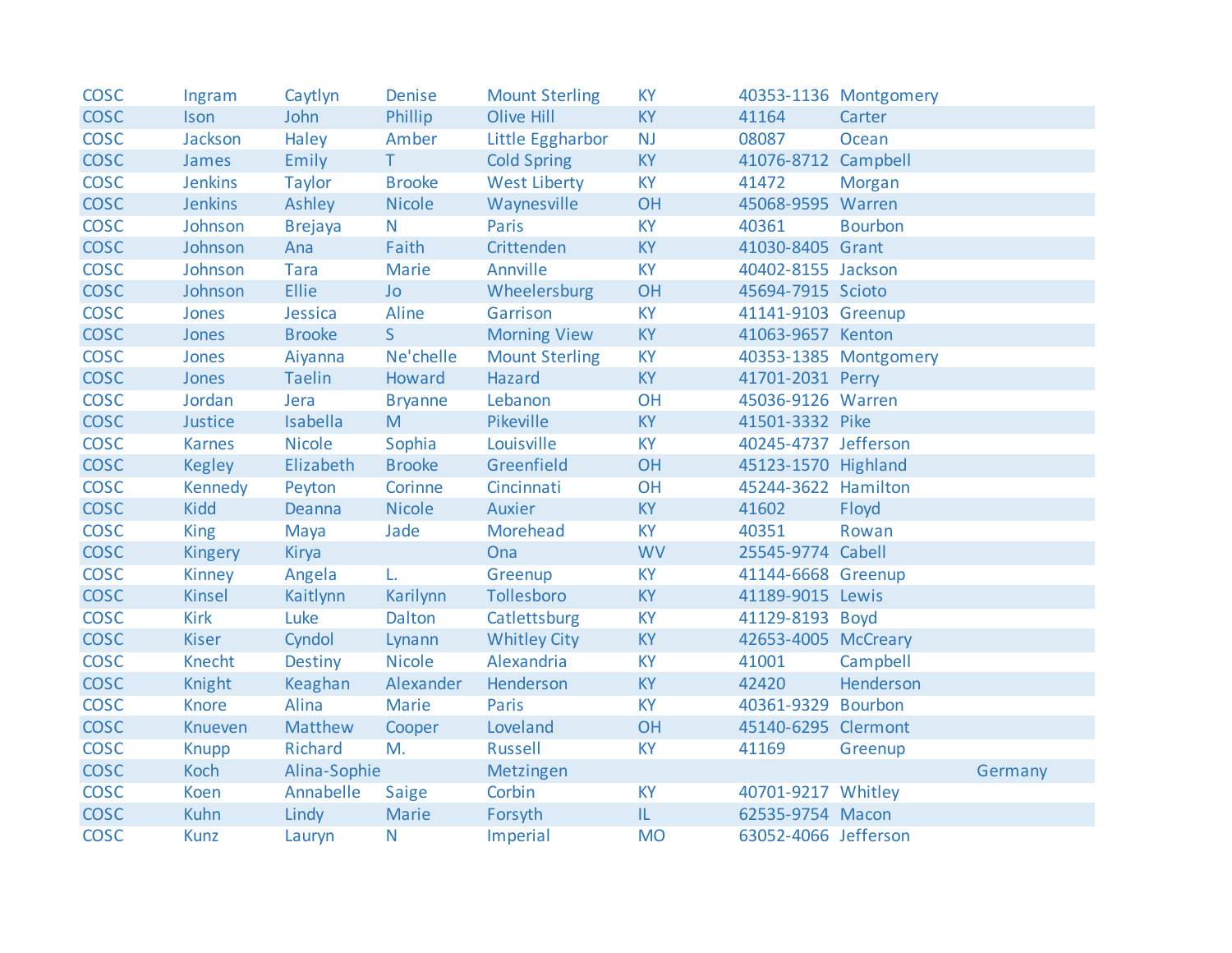| <b>COSC</b> | Labine            | Khloe          |              | Blythewood            | <b>SC</b> | 29016-9204 Richland  |                       |
|-------------|-------------------|----------------|--------------|-----------------------|-----------|----------------------|-----------------------|
| <b>COSC</b> | Labreche          | Elizabeth      | Gayle        | Morehead              | <b>KY</b> | 40351                | <b>Estill</b>         |
| <b>COSC</b> | Lagoy             | <b>Taylor</b>  | Josephine    | Clearfield            | <b>KY</b> | 40313-               | Curry                 |
| <b>COSC</b> | Lake              | James          | Ray          | Harrogate             | <b>TN</b> | 37752-6961           | Claiborne             |
| <b>COSC</b> | Lawson            | Alex           | $J$ and $J$  | <b>South Shore</b>    | <b>KY</b> | 41175                | Greenup               |
| <b>COSC</b> | Lawson            | Mary           | Ailene       | Wellington            | <b>KY</b> | 40387                | Menifee               |
| <b>COSC</b> | Ledford           | Whitley        | Grace        | Grayson               | KY        | 41143-1927 Carter    |                       |
| <b>COSC</b> | Ledford           | <b>Ellen</b>   | Scott        | <b>Mount Sterling</b> | <b>KY</b> |                      | 40353-1005 Montgomery |
| <b>COSC</b> | Leduc             | Shane          | Thomas       | Morehead              | <b>KY</b> | 40351                | Rowan                 |
| <b>COSC</b> | Leith             | Joseph         | J            | Pedro                 | OH        | 45659-8651 Lawrence  |                       |
| <b>COSC</b> | Lemaster          | Julia          | Susan        | Paintsville           | <b>KY</b> | 41240-1125 Johnson   |                       |
| <b>COSC</b> | Lemaster          | <b>Alexis</b>  | Paige        | Salyersville          | <b>KY</b> | 41465-7168 Magoffin  |                       |
| <b>COSC</b> | Leonard           | <b>Megan</b>   | Eileen       | Edgewood              | <b>KY</b> | 41018-2611 Kenton    |                       |
| <b>COSC</b> | Lewis             | Cicada         |              | Louisville            | <b>KY</b> | 40216                | Jefferson             |
| <b>COSC</b> | Lewis             | Dalton         | Cole         | <b>Sterling</b>       | <b>VA</b> | 20165-5826 Loudoun   |                       |
| <b>COSC</b> | Lewis             | Morgan         | Elisabeth    | <b>West Liberty</b>   | <b>KY</b> | 41472-7525 Morgan    |                       |
| <b>COSC</b> | Lewis             | Jacob          | Allen        | Wheelersburg          | OH        | 45694                | Scioto                |
| <b>COSC</b> | Lile              | Olivia         | J            | Shepherdsville        | <b>KY</b> | 40165                | <b>Bullitt</b>        |
| <b>COSC</b> | <b>Liles</b>      | Dana           |              | Atlanta               | <b>GA</b> | 30327-4078 Fulton    |                       |
| <b>COSC</b> | Lockard           | Allysia        | Corine       | <b>Hazel Green</b>    | <b>KY</b> | 41332                | Wolfe                 |
| <b>COSC</b> | Loiacono          | Joshua         | John         | <b>Burnside</b>       | <b>KY</b> | 42519-9531 Pulaski   |                       |
| <b>COSC</b> | Looney            | Abigail        | Korrina      | Pikeville             | <b>KY</b> | 41501-6411 Pike      |                       |
| <b>COSC</b> | Lopez-Withro Luis |                | Antonio      | Flemingsburg          | <b>KY</b> | 41041-1408 Fleming   |                       |
| <b>COSC</b> | Lowe              | Christian      | Patrick      | Virgie                | <b>KY</b> | 41572-8607 Pike      |                       |
| <b>COSC</b> | Luker             | Kaelynn        |              | Holland               | IN.       | 47541-0350 Dubois    |                       |
| <b>COSC</b> | Lyons             | Maycee         | Rae          | Olympia               | <b>KY</b> | 40358-8508 Bath      |                       |
| <b>COSC</b> | Lyons             | Chastyn        | Janay        | Clearfield            | <b>KY</b> | 40313-9760 Rowan     |                       |
| <b>COSC</b> | Lytle             | Austin         | Kaleb        | Morehead              | <b>KY</b> | 40351-8230 Rowan     |                       |
| <b>COSC</b> | Mabry             | <b>Tanner</b>  | K.           | <b>West Liberty</b>   | <b>KY</b> | 41472                | Morgan                |
| <b>COSC</b> | <b>Maddix</b>     | Codie          | $\mathsf{B}$ | <b>Olive Hill</b>     | <b>KY</b> | 41164-0544 Carter    |                       |
| <b>COSC</b> | Maki              | Peyton         | M            | Mount Washington KY   |           | 40047-7467 Bullitt   |                       |
| <b>COSC</b> | Manson            | Aaliyah        | Janae        | Vanceburg             | <b>KY</b> | 41179-7688 Lewis     |                       |
| <b>COSC</b> | <b>Markley</b>    | Kenna          | Grace        | Louisville            | <b>KY</b> | 40241-2753 Jefferson |                       |
| <b>COSC</b> | <b>Marks</b>      | Haylee         | Rae          | <b>Bardstown</b>      | <b>KY</b> | 40004                | <b>Nelson</b>         |
| <b>COSC</b> | Markwell          | <b>Breanna</b> | Laken        | <b>Olive Hill</b>     | <b>KY</b> | 41164                | Carter                |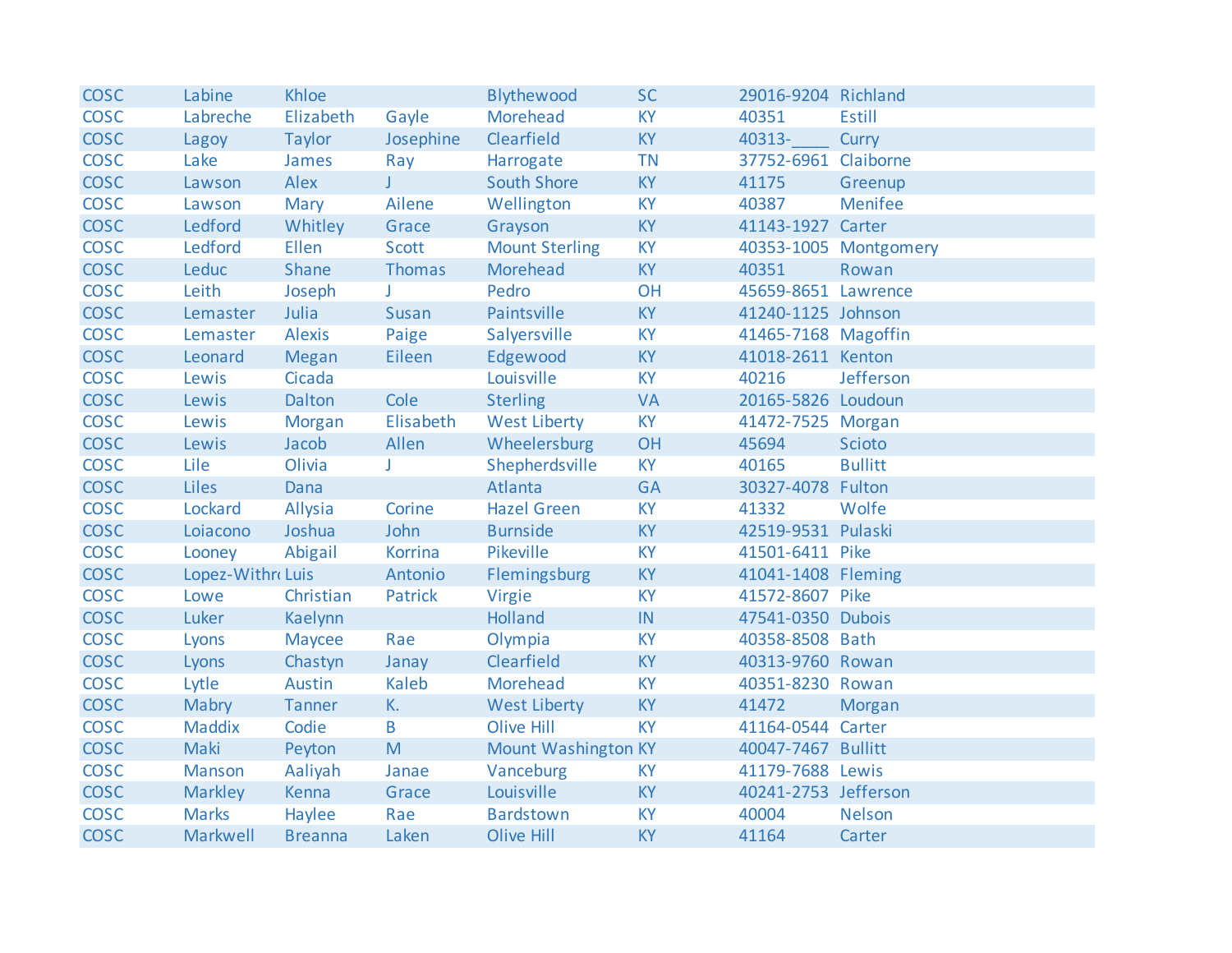| <b>COSC</b> | Marshall            | Jessica         | <b>Nichole</b>  | Paris                | <b>KY</b> | 40361-9004 Bourbon   |                 |
|-------------|---------------------|-----------------|-----------------|----------------------|-----------|----------------------|-----------------|
| <b>COSC</b> | Martha              | Katelyn         | Rose            | Lexington            | <b>KY</b> | 40513-1480 Fayette   |                 |
| <b>COSC</b> | Martin              | Charley         | <b>Danielle</b> | Olive Hill           | <b>KY</b> | 41164                | Carter          |
| <b>COSC</b> | <b>Martin</b>       | Hannah          | Zoe             | Langely              | <b>KY</b> | 41645                | Floyd           |
| <b>COSC</b> | Martinez            | Nieveliz        |                 | Nicholasville        | <b>KY</b> | 40356-1992 Jessamine |                 |
| <b>COSC</b> | Martinez            | Andrea          | Gabrielle       | Somerset             | <b>KY</b> | 42503                | Pulaski         |
| <b>COSC</b> | Mason               | Madison         | <b>Nicole</b>   | Whitesburg           | <b>KY</b> | 41858-8345 Letcher   |                 |
| <b>COSC</b> | Mason               | Alexandra       | Jane            | Maysville            | <b>KY</b> | 41056-8907 Mason     |                 |
| <b>COSC</b> | Matallana           | Jacobo          |                 | Louisville           | <b>KY</b> | 40228-1944 Jefferson |                 |
| <b>COSC</b> | Matterazzo Isabella |                 |                 | Lakeville            | <b>MA</b> | 02347-1356 Plymouth  |                 |
| <b>COSC</b> | May                 | Emily           | Jean            | Canada               | <b>KY</b> | 41519                | Pike            |
| <b>COSC</b> | Mayerson            | Wendy           | Rose            | <b>Rio Grande</b>    | <b>NJ</b> | 08242-1315 Cape May  |                 |
| <b>COSC</b> | <b>McAdams</b>      | Emily           | Faith           | Shepherdsville       | <b>KY</b> | 40165-9154 Bullitt   |                 |
| <b>COSC</b> | <b>McCall</b>       | Greydon         | $X -$           | Ashland              | <b>KY</b> | 41102-5850 Boyd      |                 |
| <b>COSC</b> | <b>McCarty</b>      | <b>Bryce</b>    | Allen           | Olympia              | <b>KY</b> | 40358-8511 Bath      |                 |
| <b>COSC</b> | <b>McCarty</b>      | Lanzahrae       | M               | Salyersville         | <b>KY</b> | 41465-1785 Magoffin  |                 |
| <b>COSC</b> | <b>McCloud</b>      | Chloe           | Alyssa          | Huntington           | <b>WV</b> | 25704-8802 Wayne     |                 |
| <b>COSC</b> | <b>McCoy</b>        | James           | Caleb           | Raccoon              | <b>KY</b> | 41557                | Pike            |
| <b>COSC</b> | McDonnell           | Danielle        | Haley           | Springfield          | <b>KY</b> | 40069                | Washington      |
| <b>COSC</b> | <b>McGhee</b>       | Mason           | Adam            | Morehead             | <b>KY</b> | 40351                | Rowan           |
| <b>COSC</b> | <b>McHale</b>       | <b>Maggie</b>   |                 | Quincy               | IL.       | 62305-4406 Adams     |                 |
| <b>COSC</b> | <b>McJury</b>       | Kaitlyn         | Renee           | Shepherdstown        | <b>WV</b> | 25443-4341 Jefferson |                 |
| <b>COSC</b> | <b>McKinney</b>     | Jasarae         | <b>Blue</b>     | <b>Elliotville</b>   | <b>KY</b> | 40317                | Rowan           |
| <b>COSC</b> | <b>McKnight</b>     | Reace           | <b>Nicole</b>   | Ashland              | <b>KY</b> | 41102-9663 Boyd      |                 |
| <b>COSC</b> | <b>McKnight</b>     | <b>Brady</b>    | Charles         | <b>Stephens City</b> | <b>VA</b> | 22655-2398 Frederick |                 |
| <b>COSC</b> | <b>McNabb</b>       | Morgan          | <b>Nicole</b>   | Salt Lick            | <b>KY</b> | 40371-9009 Bath      |                 |
| <b>COSC</b> | <b>Meadows</b>      | Cedric          | Casey           | Morehead             | <b>KY</b> | 40351-8292 Rowan     |                 |
| <b>COSC</b> | Menard              | Hilton          | M.              | Morehead             | <b>KY</b> | 40351-0000 Rowan     |                 |
| <b>COSC</b> | Mendez              | <b>Brittany</b> | Renee           | Ashland              | <b>KY</b> | 41101                | <b>Boyd</b>     |
| <b>COSC</b> | <b>Meyers</b>       | Anna            | Elizabeth       | <b>Union</b>         | <b>KY</b> | 41091-9642 Boone     |                 |
| <b>COSC</b> | <b>Miller</b>       | Kelsey          | Jo              | Greenup              | <b>KY</b> | 41144-6993 Greenup   |                 |
| <b>COSC</b> | <b>Miller</b>       | Kyle            | Jesse           | Wilmore              | <b>KY</b> | 40390-1147 Jessamine |                 |
| <b>COSC</b> | <b>Miller</b>       | Reganne         | M               | Carlisle             | <b>KY</b> | 40311                | <b>Nicholas</b> |
| <b>COSC</b> | <b>Miller</b>       | Megan           | L.              | La Grange            | <b>KY</b> | 40031-8092 Oldham    |                 |
| <b>COSC</b> | <b>Mills</b>        | <b>Taylor</b>   | Shavon          | <b>Morehead</b>      | <b>KY</b> | 40351                | Rowan           |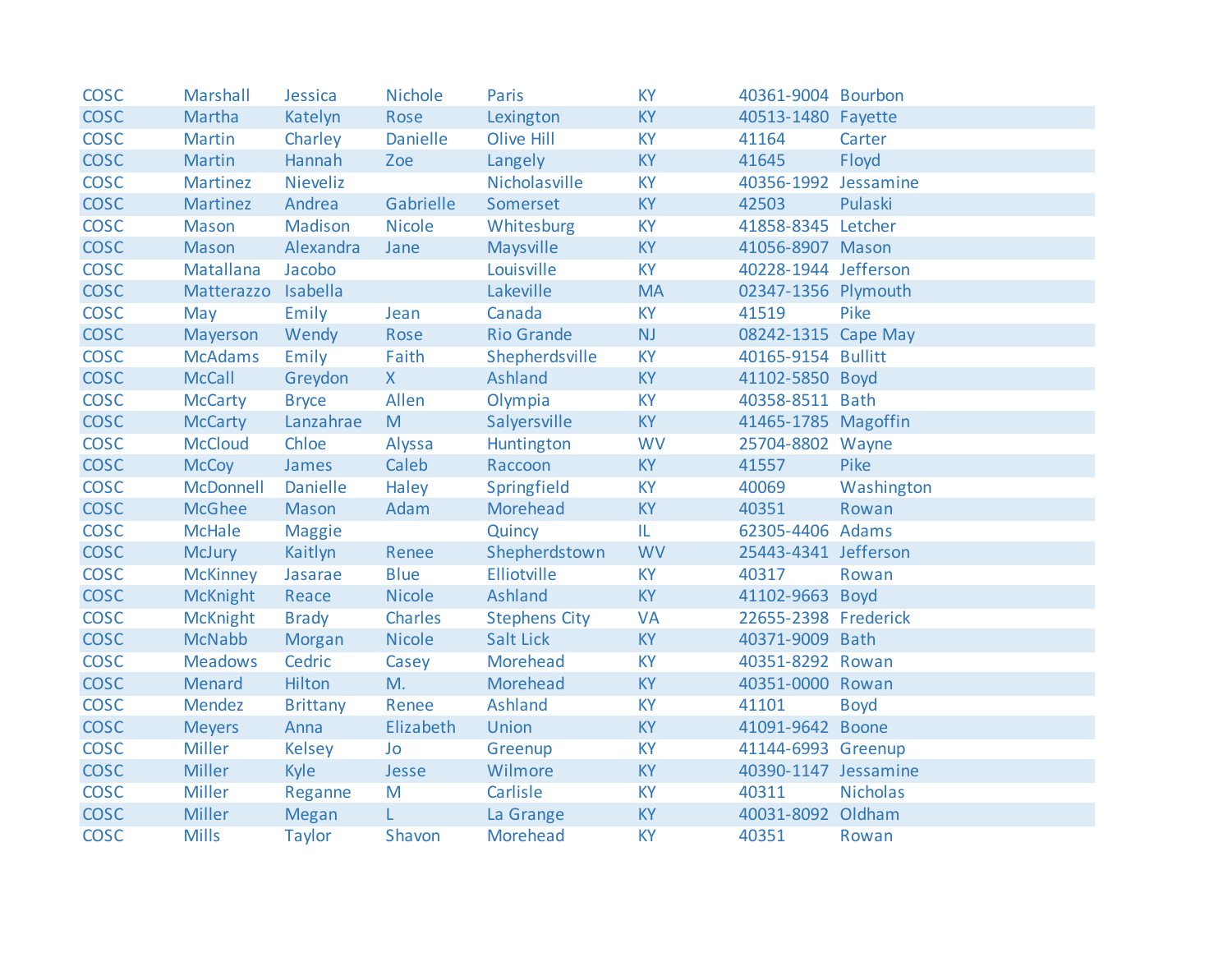| <b>COSC</b> | <b>Mineer</b>    | Austin          | James            | Wallingford           | <b>KY</b> | 41093                 | Fleming      |
|-------------|------------------|-----------------|------------------|-----------------------|-----------|-----------------------|--------------|
| <b>COSC</b> | Mitchell         | Kalista         |                  | <b>Robinson Creek</b> | <b>KY</b> | 41560-8523 Pike       |              |
| <b>COSC</b> | <b>Moler</b>     | Endya           | Dawn             | Fort Worth            | <b>TX</b> | 76109-3218 Tarrant    |              |
| <b>COSC</b> | <b>Molloy</b>    | Sydney          |                  | Richmond              | <b>KY</b> | 40475                 | Madison      |
| <b>COSC</b> | Monfalcone Sara  |                 | Ann              | La Grange             | <b>KY</b> | 40031                 | Jefferson    |
| <b>COSC</b> | Morgan           | Ethan           | Gage             | London                | <b>KY</b> | 40744-8808 Laurel     |              |
| <b>COSC</b> | <b>Morris</b>    | Andrew          | Jarod            | <b>Burke</b>          | <b>VA</b> | 22015-2540 Fairfax    |              |
| <b>COSC</b> | <b>Morris</b>    | Spencer         | Wayne            | Morehead              | <b>KY</b> | 40351                 | Rowan        |
| <b>COSC</b> | <b>Morrow</b>    | Mikayla         |                  | Greenfield            | IN        | 46140-7514 Hancock    |              |
| <b>COSC</b> | Mortimer         | Emma            | Lacy             | Salyersville          | <b>KY</b> | 41465-1443 Magoffin   |              |
| <b>COSC</b> | Muehlbauer Julia |                 | Marie            | Maysville             | <b>KY</b> | 41056                 | <b>Mason</b> |
| <b>COSC</b> | <b>Mullen</b>    | Shelby          | Ann              | Cynthiana             | <b>KY</b> | 41031-5767 Harrison   |              |
| <b>COSC</b> | <b>Mullins</b>   | Samuel          | Earnest          | Whitesburg            | KY        | 41858-7549 Letcher    |              |
| <b>COSC</b> | <b>Mullins</b>   | <b>McKenzie</b> | $\mathsf{A}$     | Morehead              | <b>KY</b> | 40351-8945 Rowan      |              |
| <b>COSC</b> | <b>Music</b>     | Regan           | Chessa           | Prestonsburg          | <b>KY</b> | 41653-8566 Floyd      |              |
| <b>COSC</b> | <b>Music</b>     | Austin          | Scott            | Murfreesboro          | <b>TN</b> | 37129-2695 Rutherford |              |
| <b>COSC</b> | <b>Mynhier</b>   | Jesse           | Darwin           | Sharpsburg            | <b>KY</b> | 40374-9600 Bath       |              |
| <b>COSC</b> | Nastasi          | Gabriella       | Marie            | Owings                | <b>MD</b> | 20736-3141 Calvert    |              |
| <b>COSC</b> | <b>Neal</b>      | MacKenzie       | Paige            | Richmond              | <b>KY</b> | 40475-9195 Madison    |              |
| <b>COSC</b> | <b>Neeley</b>    | Madisyn         | Leeann           | Lancaster             | <b>KY</b> | 40444-9595 Garrard    |              |
| <b>COSC</b> | Negrelli         | Megan           | Olivia           | Winchester            | KY        | 40391-8701 Clark      |              |
| <b>COSC</b> | Neumann          | Abigail         | Marie            | <b>Burlington</b>     | <b>KY</b> | 41005-0000 Boone      |              |
| <b>COSC</b> | <b>Newell</b>    | Griffin         | Alexander        | Richmond              | <b>KY</b> | 40475-8634 Madison    |              |
| <b>COSC</b> | Newman           | Kelseigh        |                  | Lexington             | <b>KY</b> | 40513-0908 Fayette    |              |
| <b>COSC</b> | <b>Niculescu</b> | Dan             |                  | Corona                | CA        | 92882-6124 Riverside  |              |
| <b>COSC</b> | <b>Noack</b>     | Nikola          | <b>Starr</b>     | Florence              | <b>KY</b> | 41042-9731 Boone      |              |
| <b>COSC</b> | <b>Noble</b>     | Emily           | Ann              | Jackson               | <b>KY</b> | 41339-9715 Breathitt  |              |
| <b>COSC</b> | <b>Nolan</b>     | Haley           | Jo               | Emerson               | <b>KY</b> | 41135-9028 Lewis      |              |
| <b>COSC</b> | Norden           | Cadan           | Thomas           | Stanford              | <b>KY</b> | 40484-8616 Lincoln    |              |
| <b>COSC</b> | Norman           | Michaela        | <b>Brooke</b>    | Phelps                | <b>KY</b> | 41553                 | Pike         |
| <b>COSC</b> | Northcutt        | Emily           | R                | Cynthiana             | <b>KY</b> | 41031                 | Harrison     |
| <b>COSC</b> | O'Brien          | Hannah          | J.               | Morehead              | <b>KY</b> | 40351                 | Rowan        |
| <b>COSC</b> | Ogden            | Madelynn        | Grace            | Nicholasville         | <b>KY</b> | 40356-8221 Jessamine  |              |
| <b>COSC</b> | O'Hara           | Gabe            | <b>Nicholas</b>  | Georgetown            | OH        | 45121-9766 Brown      |              |
| <b>COSC</b> | Oldiges          | Lauren          | <b>Sue Ellen</b> | Covington             | <b>KY</b> | 41015                 | Kenton       |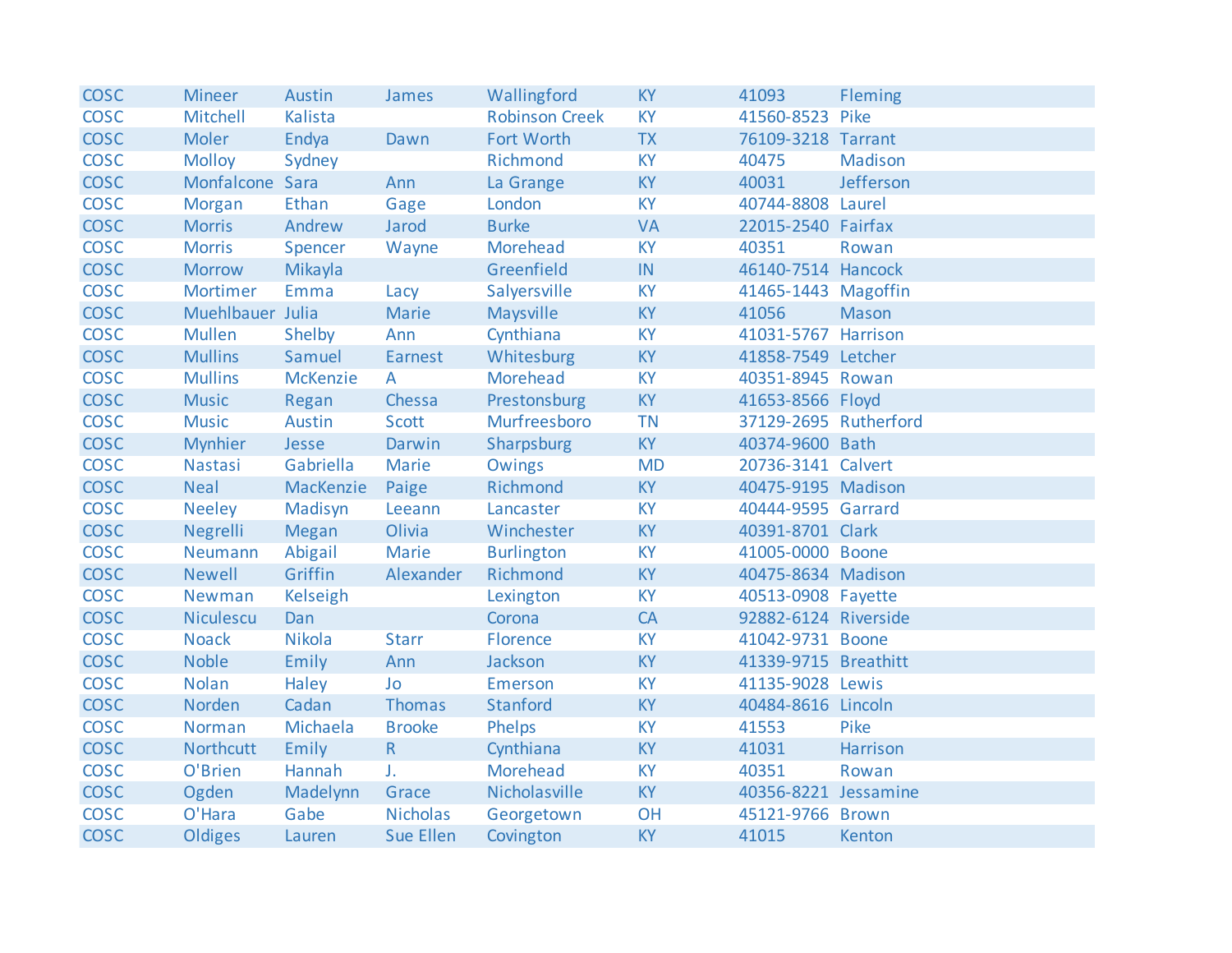| <b>COSC</b> | Oppenheime Sarah  |               | K            | <b>Olive Hill</b>     | <b>KY</b> | 41164-4150 Carter     |                       |                      |
|-------------|-------------------|---------------|--------------|-----------------------|-----------|-----------------------|-----------------------|----------------------|
| <b>COSC</b> | <b>Otis</b>       | Victoria      | Jenagail     | <b>Salt Lick</b>      | <b>KY</b> | 40371                 | <b>Bath</b>           |                      |
| <b>COSC</b> | Ott               | <b>Sierra</b> |              | Greencastle           | PA        | 17225                 | Franklin              |                      |
| <b>COSC</b> | Ott               | Connor        | M            | Murfreesboro          | <b>TN</b> | 37130-5934            | Rutherford            |                      |
| <b>COSC</b> | <b>Owens</b>      | Andrew        | <b>Davis</b> | Pikeville             | <b>KY</b> | 41501-6702            | Pike                  |                      |
| <b>COSC</b> | Palmer            | <b>Nicole</b> | Morgan       | Langhorne             | PA        | 19047                 | <b>Bucks</b>          |                      |
| <b>COSC</b> | Park              | Anne          | Frances      | Paris                 | <b>KY</b> | 40361                 | <b>Bourbon</b>        |                      |
| <b>COSC</b> | Parker            | Cassandra     | Arynelle     | Morehead              | <b>KY</b> | 40351-7672 Rowan      |                       |                      |
| <b>COSC</b> | Parson            | Katelyn       | Elizabeth    | Morehead              | <b>KY</b> | 40351-7369 Rowan      |                       |                      |
| <b>COSC</b> | <b>Parsons</b>    | <b>Kelsey</b> | T.           | Allen                 | <b>KY</b> | 41601-9432 Floyd      |                       |                      |
| <b>COSC</b> | Patel             | Driti         | K            | <b>Mount Sterling</b> | <b>KY</b> |                       | 40353-1385 Montgomery |                      |
| <b>COSC</b> | Patel             | Tithi         | <b>Jigar</b> | Dahod                 |           |                       |                       | India                |
| <b>COSC</b> | <b>Patrick</b>    | Joshua        |              | Auxier                | <b>KY</b> | 41602                 | Floyd                 |                      |
| <b>COSC</b> | <b>Patrick</b>    | Thomas        | Green        | Salyersville          | <b>KY</b> | 41465-6684 Magoffin   |                       |                      |
| <b>COSC</b> | Patton            | Noah          | T.           | Owingsville           | <b>KY</b> | 40360-0000 Bath       |                       |                      |
| <b>COSC</b> | <b>Peck</b>       | Haleigh       | Paige        | Louisa                | <b>KY</b> | 41230                 | Lawrence              |                      |
| <b>COSC</b> | Peck              | Samuel        | Cade         | Frenchburg            | <b>KY</b> | 40322-8999 Menifee    |                       |                      |
| <b>COSC</b> | Pedigo            | Austin        |              | Frankfort             | <b>KY</b> | 40601-3631 Franklin   |                       |                      |
| <b>COSC</b> | Pedraza           | Judy          |              | Sparta                | <b>KY</b> | 41086-9547 Gallatin   |                       |                      |
| <b>COSC</b> | Pennington Amanda |               | Cheyanne     | Shepherdsville        | <b>KY</b> | 40165                 | <b>Bullitt</b>        |                      |
| <b>COSC</b> | Pennington Logan  |               | Evan         | Falmouth              | <b>KY</b> | 41040-8038 Pendleton  |                       |                      |
| <b>COSC</b> | Pennington Jayse  |               | L.           | Morehead              | <b>KY</b> | 40351                 | Rowan                 |                      |
| <b>COSC</b> | Perez             | Ryley         | J.           | Murfreesboro          | <b>TN</b> | 37128-4586 Rutherford |                       |                      |
| <b>COSC</b> | Pergrem           | Spencer       | McKellan     | Owingsville           | <b>KY</b> | 40360-8316 Bath       |                       |                      |
| <b>COSC</b> | <b>Peters</b>     | Ashley        |              | Palm Bay              | FL.       | 32909                 | <b>Brevard</b>        |                      |
| <b>COSC</b> | <b>Peters</b>     | Jacob         | Matthew      | Canal Winchester      | OH        | 43110                 | Franklin              |                      |
| <b>COSC</b> | Peyton            | Skyler        | <b>Elese</b> | Mt Sterling           | <b>KY</b> |                       | 40353-0000 Montgomery |                      |
| <b>COSC</b> | Peyton            | Katelyn       | Elizabeth    | <b>West Liberty</b>   | <b>KY</b> | 41472-7304 Morgan     |                       |                      |
| <b>COSC</b> | Peyton            | Riley         | Alexa        | Morehead              | <b>KY</b> | 40351                 | Rowan                 |                      |
| <b>COSC</b> | Phelps            | Alyssa        | D.           | Shepherdsville        | <b>KY</b> | 40165-7013            | <b>Bullitt</b>        |                      |
| <b>COSC</b> | <b>Phillips</b>   | Kate          | Joy          | Clarksville           | IN        | 47129-1448 Clark      |                       |                      |
| <b>COSC</b> | Phirman           | Hannah        | Elizabeth    | Foster                | <b>KY</b> | 41043                 | <b>Bracken</b>        | <b>United States</b> |
| <b>COSC</b> | Pierce            | Kimberly      | Anne Lynee   | Alexandria            | <b>KY</b> | 41001-9165 Campbell   |                       |                      |
| <b>COSC</b> | Pillow            | Darby         | Holdren      | Chillicothe           | OH        | 45601-8172 Ross       |                       |                      |
| <b>COSC</b> | Pitzer            | Tristan       | <b>Neil</b>  | Greenfield            | OH        | 45123                 | <b>Highland</b>       |                      |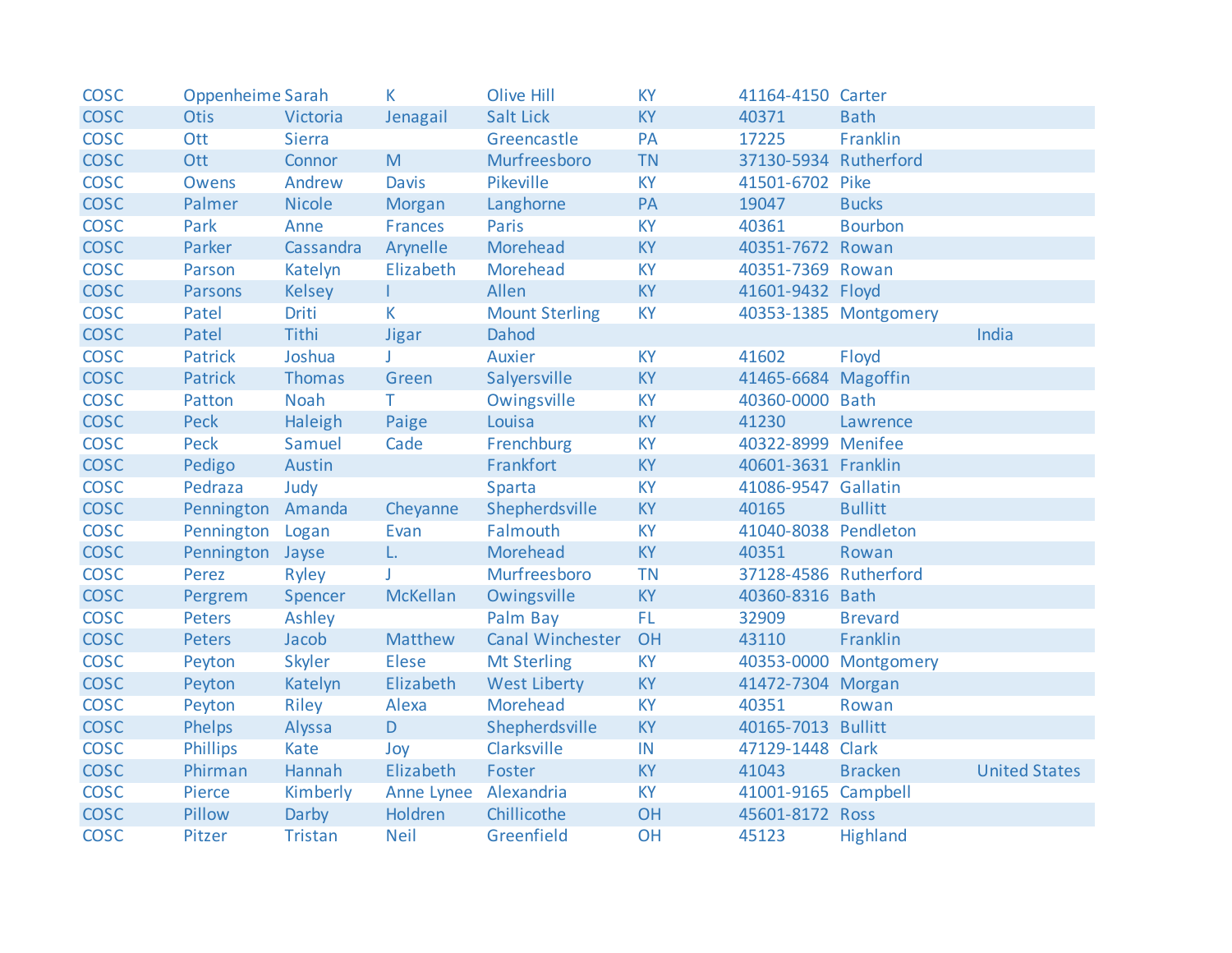| <b>COSC</b> | Pohlabeln        | Rudolf          | Josef                       | Edgewood                   | <b>KY</b> | 41017-2304 Kenton   |                |                      |
|-------------|------------------|-----------------|-----------------------------|----------------------------|-----------|---------------------|----------------|----------------------|
| <b>COSC</b> | Porter           | Caleb           | Grayson                     | Salyersville               | <b>KY</b> | 41465-7456 Magoffin |                |                      |
| <b>COSC</b> | Potter           | Carlee          |                             | <b>West Liberty</b>        | <b>KY</b> | 41472-2032 Morgan   |                |                      |
| <b>COSC</b> | <b>Poulos</b>    | Parker          | Elizabeth                   | Mt. Sterling               | <b>KY</b> | 40353               | Montgomery     |                      |
| <b>COSC</b> | Praisler         | Kaitlyn         | Joy                         | <b>West Salem</b>          | OH        | 44287-8988 Wayne    |                |                      |
| <b>COSC</b> | Pratt            | Daisy           | Elizabeth                   | Jamestown                  | <b>KY</b> | 42629-2323 Russell  |                |                      |
| <b>COSC</b> | Preece           | Kenton          | Ryley                       | Staffordsville             | KY        | 41256               | Johnson        |                      |
| <b>COSC</b> | Preston          | Alyssa          | D                           | Louisa                     | <b>KY</b> | 41230-6291 Lawrence |                |                      |
| <b>COSC</b> | Preston          | Nadalee         | Grace                       | Louisa                     | <b>KY</b> | 41230               | Lawrence       |                      |
| <b>COSC</b> | Price            | Cassidy         | Rose                        | <b>West Union</b>          | OH        | 45693               | Adams          |                      |
| <b>COSC</b> | Probst           | Gretchen        | <b>Marie</b>                | Lexington                  | <b>KY</b> | 40503               | Fayette        |                      |
| <b>COSC</b> | <b>Pyles</b>     | Hannah          |                             | <b>Mount Washington KY</b> |           | 40047-7771 Bullitt  |                |                      |
| <b>COSC</b> | Quinn            | Katherine       | $\mathsf{A}$                | <b>Kent</b>                | OH        | 44240-2247 Portage  |                |                      |
| <b>COSC</b> | Rahaim           | <b>Natalie</b>  |                             | <b>Hattiesburg</b>         | <b>MS</b> | 39402-7920 Lamar    |                |                      |
| <b>COSC</b> | Ralenkotter Cole |                 | William                     | Lexington                  | <b>KY</b> | 40509               | Fayette        |                      |
| <b>COSC</b> | Ralls            | Pattie          | Lynn                        | <b>Stanton</b>             | <b>KY</b> | 40380               | Powell         |                      |
| <b>COSC</b> | Randolph         | Heather         | L.                          | <b>Olive Hill</b>          | <b>KY</b> | 41164-6196 Carter   |                |                      |
| <b>COSC</b> | Rath             | Madison         | Alexandra                   | Kendall                    | <b>NY</b> | 14476               | <b>Orleans</b> |                      |
| <b>COSC</b> | Ratliff          | Jaxson          | Scott                       | West Van Lear              | <b>KY</b> | 41268               | Johnson        |                      |
| <b>COSC</b> | Ratliff          | Alexander       | Payton                      | Louisa                     | <b>KY</b> | 41230-7702 Lawrence |                |                      |
| <b>COSC</b> | <b>Rawlings</b>  | Teagan          | <b>Danielle</b>             | Harrodsburg                | KY        | 40330-9477 Mercer   |                |                      |
| <b>COSC</b> | Ray              | Joseph          | Tyler                       | Frankfort                  | <b>KY</b> | 40601               | Franklin       |                      |
| <b>COSC</b> | Rayburn          | Shelby          | Dane                        | Grayson                    | <b>KY</b> | 41143-8106 Carter   |                |                      |
| <b>COSC</b> | Read             | Abrial          | Gwendolyn                   | Phyllis                    | <b>KY</b> | 41554               | Pike           |                      |
| <b>COSC</b> | Reams            | lan             | <b>Richard Thor Bedford</b> |                            | <b>KY</b> | 40006               | Trimble        | <b>United States</b> |
| <b>COSC</b> | Reeke            | Sally           | Angelina                    | Clifton                    | <b>VA</b> | 20124-2100 Fairfax  |                |                      |
| <b>COSC</b> | Reinhard         | Anya            | Christine                   | <b>Tarpon Springs</b>      | FL.       | 34689-4332 Pinellas |                |                      |
| <b>COSC</b> | Renfro           | <b>Tara</b>     | Renee                       | <b>Berea</b>               | <b>KY</b> | 40403-8752 Madison  |                |                      |
| <b>COSC</b> | Rhea             | <b>Taylor</b>   | Marie                       | New Albany                 | OH        | 43054-5012 Franklin |                |                      |
| <b>COSC</b> | Rice             | <b>Nicholas</b> | $\mathsf{A}$                | Augusta                    | <b>KY</b> | 41002-8949 Bracken  |                |                      |
| <b>COSC</b> | Rickerson        | <b>Rhys</b>     | F.                          | Lexington                  | <b>KY</b> | 40515-4819 Fayette  |                |                      |
| <b>COSC</b> | Rickman          | Nathan          | Thomas                      | Ashland                    | <b>KY</b> | 41101-4067 Boyd     |                |                      |
| <b>COSC</b> | Riddle           | Kristin         | Renee                       | Owingsville                | <b>KY</b> | 40360-8896 Bath     |                |                      |
| <b>COSC</b> | Ridener          | Macy            | Kerrigan                    | Winchester                 | <b>KY</b> | 40391-8557 Clark    |                |                      |
| <b>COSC</b> | Riegler          | Corissa         | <b>Nicole</b>               | <b>Union</b>               | <b>KY</b> | 41091-7579 Boone    |                |                      |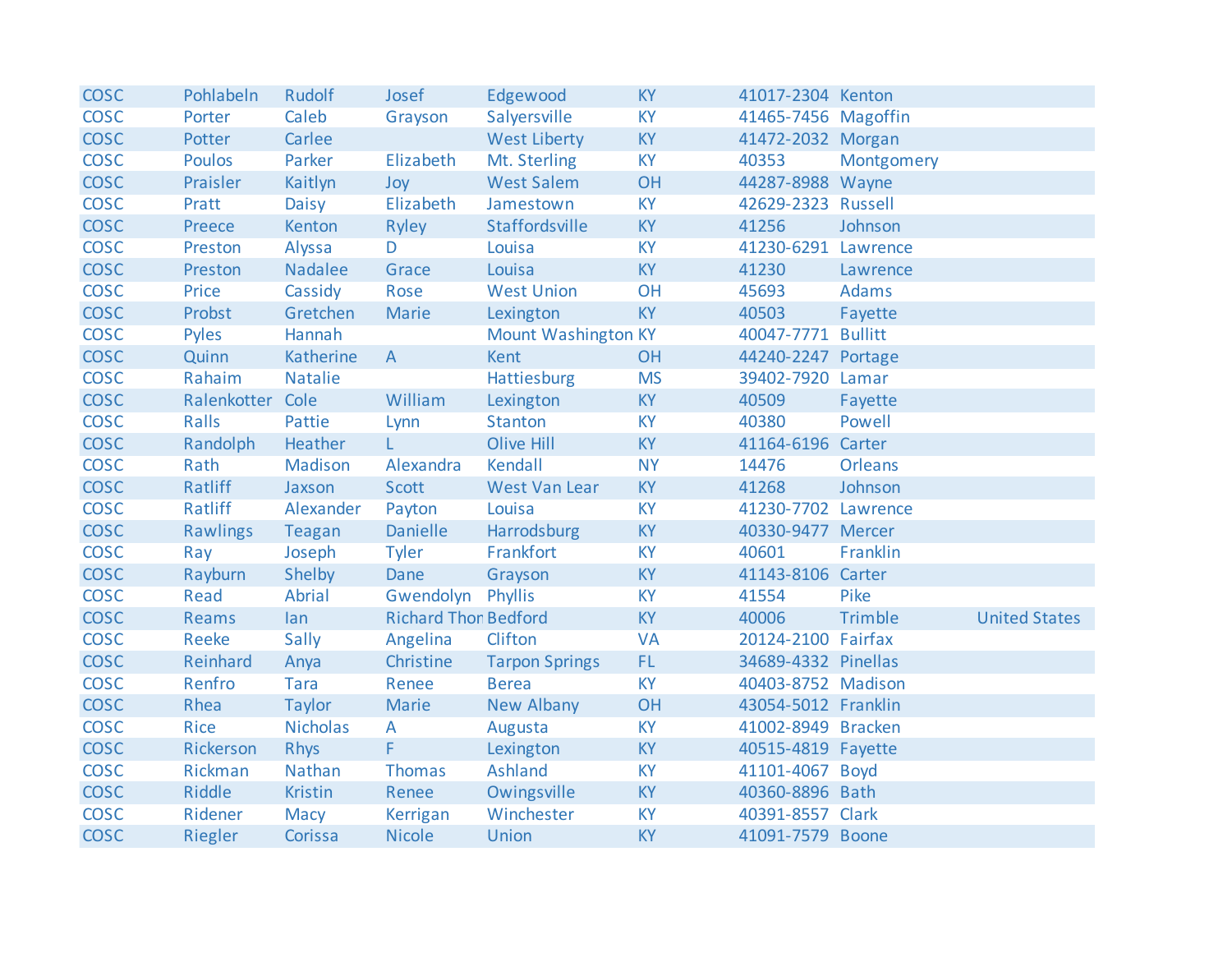| <b>COSC</b> | Rietz          | Hailey          | Rosalie                   | Rancho Cordova        | CA        |                      | 95742-8091 Sacramento |
|-------------|----------------|-----------------|---------------------------|-----------------------|-----------|----------------------|-----------------------|
| <b>COSC</b> | <b>Riley</b>   | Kayla           | Rose                      | Lexington             | <b>KY</b> | 40503-4210 Fayette   |                       |
| <b>COSC</b> | Ritchie        | Seth            | Randall                   | Talcum                | <b>KY</b> | 41722                | Perry                 |
| <b>COSC</b> | Roark          | Mariah          | Paige                     | Olive Hill            | <b>KY</b> | 41164-9567 Carter    |                       |
| <b>COSC</b> | <b>Robbins</b> | Destiny         | Dawn                      | Salyersville          | <b>KY</b> | 41465-7309 Magoffin  |                       |
| <b>COSC</b> | <b>Roberts</b> | <b>Nicole</b>   | Lynn                      | Nicholasville         | <b>KY</b> | 40356                | Jessamine             |
| <b>COSC</b> | Roberts        | Chloe           | Ann                       | <b>Topmost</b>        | <b>KY</b> | 41862-8824 Knott     |                       |
| <b>COSC</b> | Robinson       | Andrea          | Kay                       | <b>Mount Sterling</b> | OH        | 43143-9646 Fayette   |                       |
| <b>COSC</b> | Robinson       | <b>Brady</b>    | Keith                     | Pikeville             | <b>KY</b> | 41501-6740 Pike      |                       |
| <b>COSC</b> | Robison        | Mia             | B                         | <b>Mount Sterling</b> | <b>KY</b> |                      | 40353-9364 Montgomery |
| <b>COSC</b> | <b>Rodgers</b> | Rachel          | <b>Marie</b>              | <b>Danville</b>       | <b>KY</b> | 40422-2723 Boyle     |                       |
| <b>COSC</b> | <b>Rogers</b>  | Gloria          | Sue                       | <b>Mt Sterling</b>    | <b>KY</b> |                      | 40353-0000 Montgomery |
| <b>COSC</b> | <b>Rogers</b>  | Jenna           |                           | <b>Mount Gilead</b>   | OH        | 43338-9552 Morrow    |                       |
| <b>COSC</b> | <b>Rollins</b> | <b>Alexis</b>   | Mae                       | Worthington           | <b>KY</b> | 41183-9237 Greenup   |                       |
| <b>COSC</b> | Rose           | Jayla           | Erin                      | <b>Olive Hill</b>     | <b>KY</b> | 41164                | Carter                |
| <b>COSC</b> | Rose           | Lincoln         | Allen                     | <b>Blaine</b>         | <b>KY</b> | 41124-8691 Lawrence  |                       |
| <b>COSC</b> | Rose           | Kaitlyn         | Marie                     | Campton               | <b>KY</b> | 41301                | Wolfe                 |
| <b>COSC</b> | Rosel          | Mallarie        | Laurissa Paig Brooksville |                       | <b>KY</b> | 41004                | <b>Bracken</b>        |
| <b>COSC</b> | Ruanto         | Victoria        | Hope                      | Hazard                | <b>KY</b> | 41701-9043 Knott     |                       |
| <b>COSC</b> | Ruley          | Ashley          | Chantika                  | <b>Whitley City</b>   | <b>KY</b> | 42653-5000 McCreary  |                       |
| <b>COSC</b> | <b>Runnels</b> | Montana         | Rain                      | Scottown              | OH        | 45678-8002 Lawrence  |                       |
| <b>COSC</b> | Russell        | Darwin          | <b>Douglas</b>            | Fairfield             | OH        | 45014-3809 Butler    |                       |
| <b>COSC</b> | <b>Russell</b> | Trenton         | Wayne                     | Salyersville          | <b>KY</b> | 41465                | Magoffin              |
| <b>COSC</b> | Rust           | <b>Brittany</b> | M                         | <b>Cold Spring</b>    | <b>KY</b> | 41076-9271 Campbell  |                       |
| <b>COSC</b> | Rutherford     | Chloe           | M                         | Lexington             | <b>KY</b> | 40511-8823 Fayette   |                       |
| <b>COSC</b> | Sadler         | Mikaela         | Elizabeth                 | <b>Berea</b>          | <b>KY</b> | 40403-8851 Madison   |                       |
| <b>COSC</b> | Salyer         | Lauryn          | <b>Elyse</b>              | <b>Oil Springs</b>    | <b>KY</b> | 41238                | Johnson               |
| <b>COSC</b> | Salyer         | Austin          | Wayne                     | Salyersville          | <b>KY</b> | 41465-8421 Magoffin  |                       |
| <b>COSC</b> | Salyer         | Dakota          | Lashae                    | Slayersville          | <b>KY</b> | 41465                | <b>Magoffin</b>       |
| <b>COSC</b> | <b>Samples</b> | Noah            | M                         | Cornettsville         | <b>KY</b> | 41731-8796 Perry     |                       |
| <b>COSC</b> | <b>Sanders</b> | <b>Derrion</b>  | Lamont                    | Whitehall             | OH        | 43213                | Franklin              |
| <b>COSC</b> | <b>Sanders</b> | <b>Kelsey</b>   | Lynn                      | Wilmore               | <b>KY</b> | 40390                | Jessamine             |
| <b>COSC</b> | Sarantakos     | Genaea          | Trudy                     | Nicholasville         | <b>KY</b> | 40356-0000 Jessamine |                       |
| <b>COSC</b> | Saylor         | Noah            | Dewayne                   | <b>Wallins Creek</b>  | <b>KY</b> | 40873                | Harlan                |
| <b>COSC</b> | Schaefer       | Cole            | J                         | Hillsboro             | OH        | 45133-6578 Highland  |                       |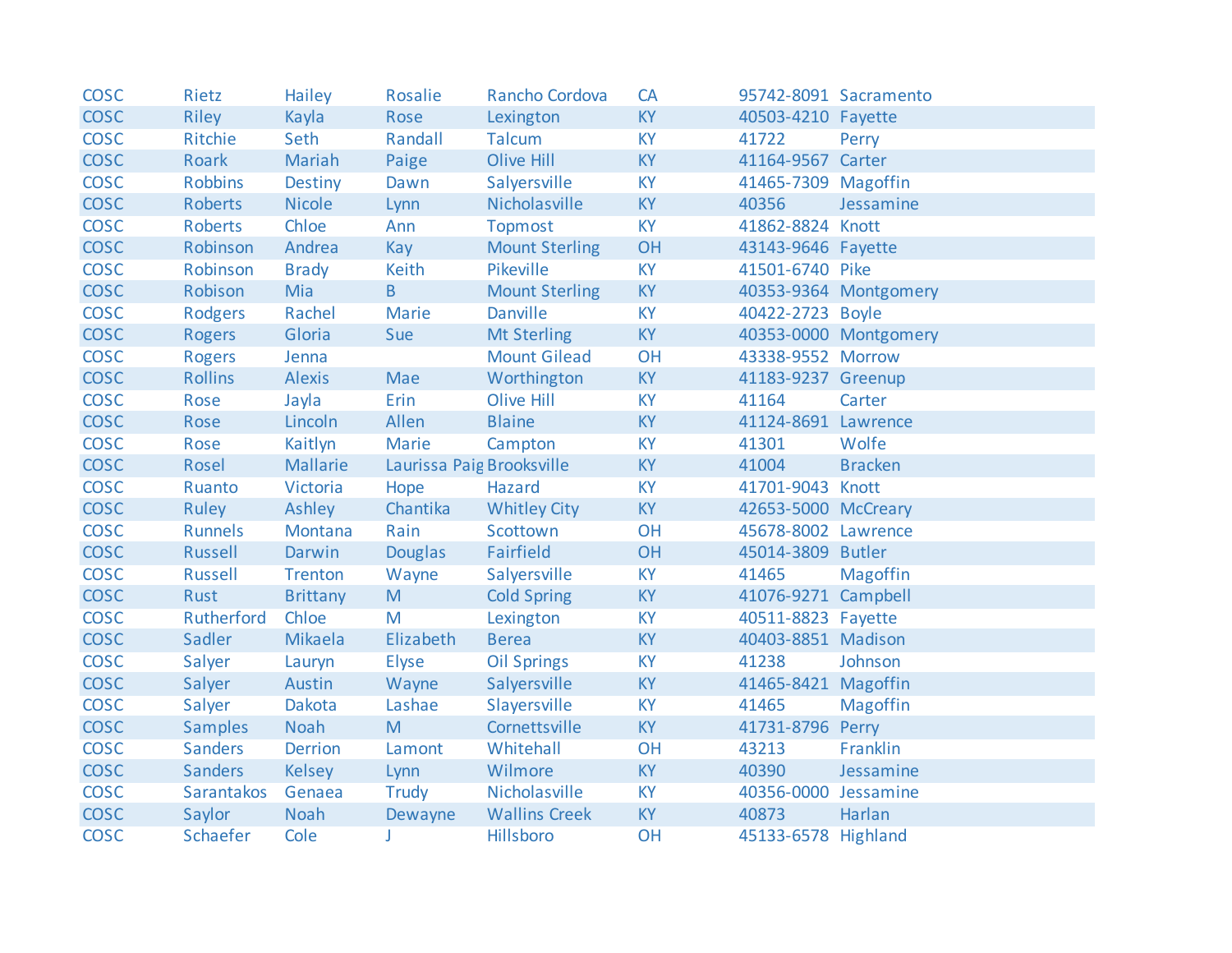| <b>COSC</b> | Schifano       | Amber          | Gayle             | <b>Belleville</b>     | PA        | 17004-8517 Mifflin  |                       |                      |
|-------------|----------------|----------------|-------------------|-----------------------|-----------|---------------------|-----------------------|----------------------|
| <b>COSC</b> | <b>Scott</b>   | <b>Malia</b>   | Grace             | Frankfort             | <b>KY</b> | 40601               | Franklin              |                      |
| <b>COSC</b> | Scott          | Kennedy        | <b>Braelynn</b>   | Morehead              | <b>KY</b> | 40351               | Jefferson             |                      |
| <b>COSC</b> | <b>Sears</b>   | <b>Brianna</b> | M                 | Florence              | <b>KY</b> | 41042-4309 Boone    |                       |                      |
| <b>COSC</b> | Semmler        | Taylor         |                   | <b>Mount Juliet</b>   | <b>TN</b> | 37122               | Wilson                |                      |
| <b>COSC</b> | Sergent        | Ryan           | Matt              | <b>Baxter</b>         | <b>KY</b> | 40806               | Harlan                |                      |
| <b>COSC</b> | <b>Setters</b> | Katelynn       | Renee             | <b>Liberty Twp</b>    | OH        | 45011-8193 Butler   |                       |                      |
| <b>COSC</b> | Sevier         | Katelyn        |                   | Loveland              | OH        | 45140-1172 Clermont |                       |                      |
| <b>COSC</b> | Sewell         | Joseph         | M                 | Ashland               | <b>KY</b> | 41101-5143 Boyd     |                       |                      |
| <b>COSC</b> | <b>Shavers</b> | Isabella       | <b>Brooke</b>     | Olive Hill            | <b>KY</b> | 41164-8667 Carter   |                       |                      |
| <b>COSC</b> | Shepard        | Tanner         |                   | Waddy                 | <b>KY</b> | 40076-6011 Shelby   |                       |                      |
| <b>COSC</b> | <b>Shields</b> | <b>Brianna</b> | R.                | Sharpsburg            | <b>KY</b> | 40374               | <b>Bath</b>           |                      |
| <b>COSC</b> | Shumate        | Cassidy        | Jo                | Catlettsburg          | <b>KY</b> | 411298283           | <b>Boyd</b>           |                      |
| <b>COSC</b> | Sibert         | Courtney       | Shea              | Carlisle              | <b>KY</b> | 40311-1205 Nicholas |                       |                      |
| <b>COSC</b> | <b>Simmons</b> | Kayleana       | Dawn              | <b>Sandy Hook</b>     | KY        | 41171               | <b>Elliott</b>        |                      |
| <b>COSC</b> | <b>Simons</b>  | Richard        | Daniel            | Germantown            | <b>KY</b> | 41044-0026 Bracken  |                       |                      |
| <b>COSC</b> | <b>Sims</b>    | Jordan         | Lynn              | Versailles            | <b>KY</b> | 40383-9572 Woodford |                       |                      |
| <b>COSC</b> | Sizemore       | Savannah       | Taylor            | Greenup               | <b>KY</b> | 41144-6397 Greenup  |                       |                      |
| <b>COSC</b> | Sizemore       | Clay           | Allen             | Morehead              | <b>KY</b> | 40351               | Rowan                 |                      |
| <b>COSC</b> | <b>Skaggs</b>  | Kallie         | <b>Brooke</b>     | Grayson               | <b>KY</b> | 41143               | Carter                |                      |
| <b>COSC</b> | <b>Skaggs</b>  | Cael           | <b>River Jade</b> | Portland              | <b>TN</b> | 37148               | Forsyth               |                      |
| <b>COSC</b> | Slater         | Peyton         | Elizabeth         | <b>New Kent</b>       | <b>VA</b> | 23124-2800 New Kent |                       |                      |
| <b>COSC</b> | Smallwood      | Liberty        | Faith             | <b>Mount Sterling</b> | <b>KY</b> |                     | 40353-1087 Montgomery |                      |
| <b>COSC</b> | <b>Smart</b>   | Courtney       | Jane              | Seaman                | OH        | 45679               | Adams                 |                      |
| <b>COSC</b> | <b>Smedley</b> | Shelby         | Virginia          | Ashland               | <b>KY</b> | 41102               | <b>Boyd</b>           |                      |
| <b>COSC</b> | Smith          | Timothy        | J.                | Catlettsburg          | <b>KY</b> | 41129-9169 Boyd     |                       |                      |
| <b>COSC</b> | Smith          | Heather        | Lynn              | <b>Olive Hill</b>     | <b>KY</b> | 41164-5896 Carter   |                       |                      |
| <b>COSC</b> | Smith          | <b>Brice</b>   | Lynden            | Manchester            | <b>KY</b> | 40962-6127 Clay     |                       |                      |
| <b>COSC</b> | Smith          | Edward         | Gene              | <b>Blue River</b>     | <b>KY</b> | 41607-8325 Floyd    |                       |                      |
| <b>COSC</b> | Smith          | Jordan         | Tanner            | <b>West Liberty</b>   | <b>KY</b> | 41472               | Morgan                |                      |
| <b>COSC</b> | Smith          | Noah           | T.                | <b>West Liberty</b>   | <b>KY</b> | 41472-7626 Morgan   |                       |                      |
| <b>COSC</b> | Smith          | Chloe          | <b>Breanna</b>    | <b>Phyllis</b>        | <b>KY</b> | 41554-8456 Pike     |                       |                      |
| <b>COSC</b> | Smith          | Kasey          | M                 | Somerset              | <b>KY</b> | 42503-4965 Pulaski  |                       |                      |
| <b>COSC</b> | Sparkman       | Chloe          | M.                | <b>West Liberty</b>   | <b>KY</b> | 41472               | <b>Morgan</b>         |                      |
| <b>COSC</b> | <b>Sparks</b>  | <b>Kelsey</b>  | Leigh             | <b>Bowling Green</b>  | KY        | 42101               | Warren                | <b>United States</b> |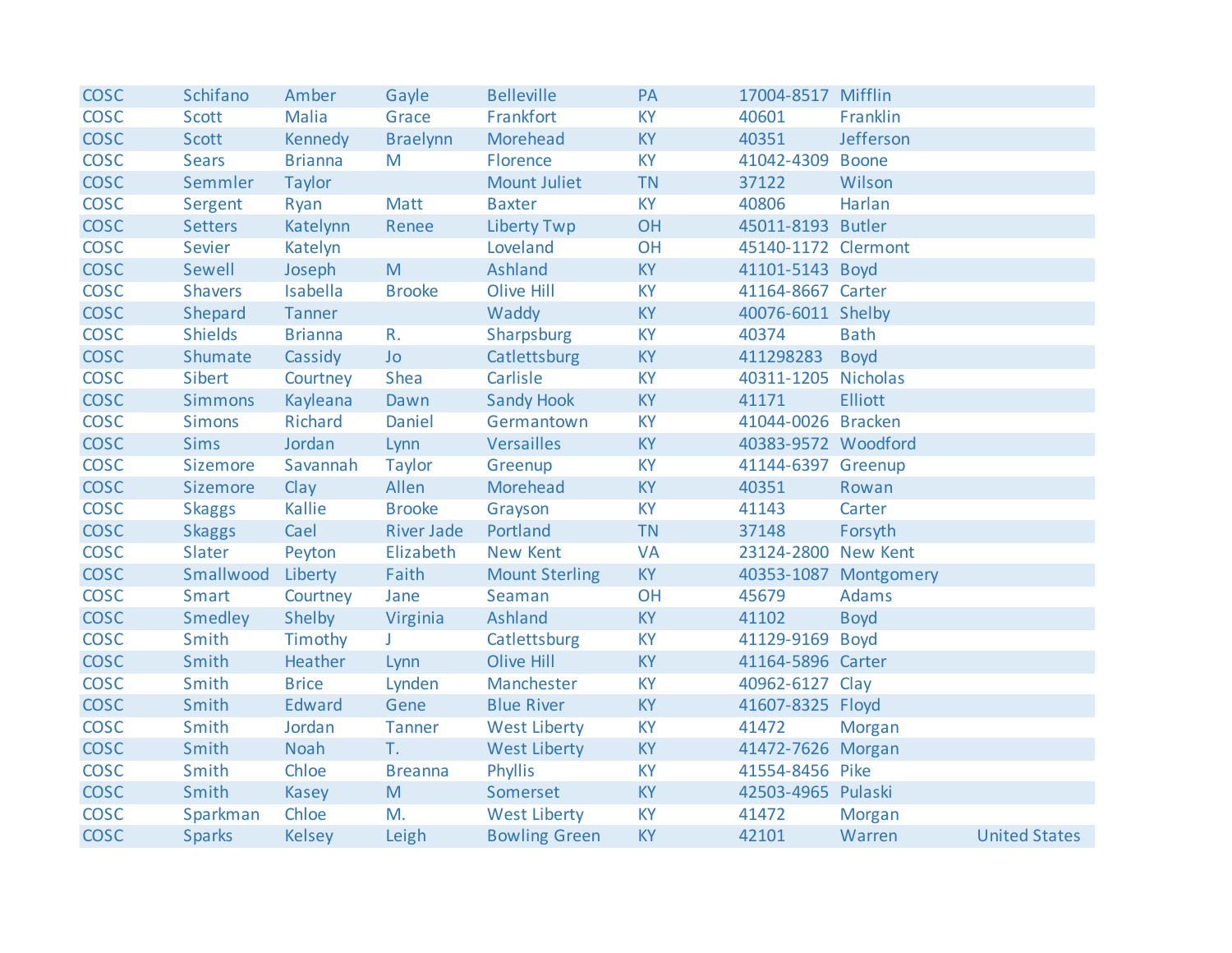| <b>COSC</b> | Spence             | Samantha      | L                                | Greenup               | <b>KY</b> | 41144-0000 Greenup   |                       |
|-------------|--------------------|---------------|----------------------------------|-----------------------|-----------|----------------------|-----------------------|
| <b>COSC</b> | Spencer            | Heather       | <b>Nicole</b>                    | Cynthiana             | <b>KY</b> | 41031-1730 Harrison  |                       |
| <b>COSC</b> | Spencer            | Jeremy        | D                                | Louisville            | <b>KY</b> | 40245-6456 Jefferson |                       |
| <b>COSC</b> | Spencer            | Lauren        | Paige                            | Morehead              | <b>KY</b> | 40351                | Morgan                |
| <b>COSC</b> | Spicer             | Whittney      | Page                             | Vancleve              | <b>KY</b> | 41385-0157 Breathitt |                       |
| <b>COSC</b> | Spradlin           | Austin        | Michael                          | <b>South Shore</b>    | <b>KY</b> | 41175-8512 Greenup   |                       |
| <b>COSC</b> | <b>St Clair</b>    | Rylie         | <b>Belle</b>                     | Grayson               | <b>KY</b> | 41143                | Carter                |
| <b>COSC</b> | <b>Stachler</b>    | Madison       | <b>Nicole</b>                    | <b>Rossburg</b>       | OH        | 45362-0000 Darke     |                       |
| <b>COSC</b> | <b>Stakelin</b>    | James         | Kyle                             | <b>West Liberty</b>   | <b>KY</b> | 41472-9585 Morgan    |                       |
| <b>COSC</b> | <b>Stamm</b>       | Haylee        | <b>Faith Michell Wallingford</b> |                       | <b>KY</b> | 41093                | Fleming               |
| <b>COSC</b> | Stamm              | Samantha      | Aileen                           | Wallingford           | <b>KY</b> | 41093-9081           | Fleming               |
| <b>COSC</b> | Staviski           | Carrie        | Elayne                           | Owingsville           | <b>KY</b> | 40360                | <b>Bath</b>           |
| <b>COSC</b> | <b>Steele</b>      | Zachary       | William                          | <b>Mount Sterling</b> | <b>KY</b> |                      | 40353-1909 Montgomery |
| <b>COSC</b> | Steinbrugge Makala |               |                                  | Oregonia              | OH        | 45054-9600 Warren    |                       |
| <b>COSC</b> | <b>Stephens</b>    | Isaiah        | Orian                            | Salyersville          | <b>KY</b> | 41465                | <b>Magoffin</b>       |
| <b>COSC</b> | <b>Stephens</b>    | Lynzie        |                                  | Salyersville          | <b>KY</b> | 41465                | Magoffin              |
| <b>COSC</b> | <b>Stephens</b>    | Aubre         | Kailyn                           | Clearfield            | <b>KY</b> | 40313                | <b>McCreary</b>       |
| <b>COSC</b> | <b>Stevens</b>     | Summer        | Elaine                           | Hillsboro             | <b>KY</b> | 41049-9022 Fleming   |                       |
| <b>COSC</b> | <b>Stevens</b>     | Christopher M |                                  | Louisa                | <b>KY</b> | 41230-7618 Lawrence  |                       |
| <b>COSC</b> | <b>Stewart</b>     | Jennifer      | D                                | Maysville             | <b>KY</b> | 41056-1170 Mason     |                       |
| <b>COSC</b> | <b>Stickler</b>    | <b>Megan</b>  | Makenzie                         | Grayson               | <b>KY</b> | 41143-5420 Carter    |                       |
| <b>COSC</b> | Stidam             | Lauren        | <b>Nicole</b>                    | Morehead              | <b>KY</b> | 40351                | Rowan                 |
| <b>COSC</b> | <b>Stiltner</b>    | Mary          | Catherine                        | Haysi                 | <b>VA</b> | 24256-5207           | Dickenson             |
| <b>COSC</b> | <b>Stiltner</b>    | Jacklyn       | Paige                            | <b>Phyllis</b>        | <b>KY</b> | 41554                | Pike                  |
| <b>COSC</b> | <b>Stone</b>       | Hailey        | Annette                          | <b>Olive Hill</b>     | <b>KY</b> | 41164-9007 Carter    |                       |
| <b>COSC</b> | <b>Stout</b>       | <b>Mara</b>   | Jade                             | Shepherdsville        | <b>KY</b> | 40165-7724 Bullitt   |                       |
| <b>COSC</b> | <b>Stratton</b>    | Hannah        |                                  | Prestonsburg          | <b>KY</b> | 41653-8949 Floyd     |                       |
| <b>COSC</b> | Strother           | <b>Alexis</b> | <b>Nicole</b>                    | Lebanon               | OH        | 45036-1116 Warren    |                       |
| <b>COSC</b> | Stumbo             | Katlin        | <b>Nicole</b>                    | <b>Topmost</b>        | <b>KY</b> | 41862-0077 Knott     |                       |
| <b>COSC</b> | Stump              | Edward        | S <sub>1</sub>                   | <b>Salt Lick</b>      | <b>KY</b> | 40371                | <b>Bath</b>           |
| <b>COSC</b> | Sturgill           | Sydney        | Raeann                           | <b>Sandy Hook</b>     | <b>KY</b> | 41171                | <b>Elliott</b>        |
| <b>COSC</b> | Sturgill           | Corey         | $\overline{O}$                   | <b>Vicco</b>          | <b>KY</b> | 41773-8626           | Perry                 |
| <b>COSC</b> | Sweat              | Malyn         |                                  | Lexington             | <b>KY</b> | 40511                | Fayette               |
| <b>COSC</b> | Sweeney            | Morgan        | Lynn                             | Covington             | <b>KY</b> | 41017                | Kenton                |
| <b>COSC</b> | Sweet              | <b>Ricky</b>  |                                  | Winchester            | <b>KY</b> | 40391-7542           | Clark                 |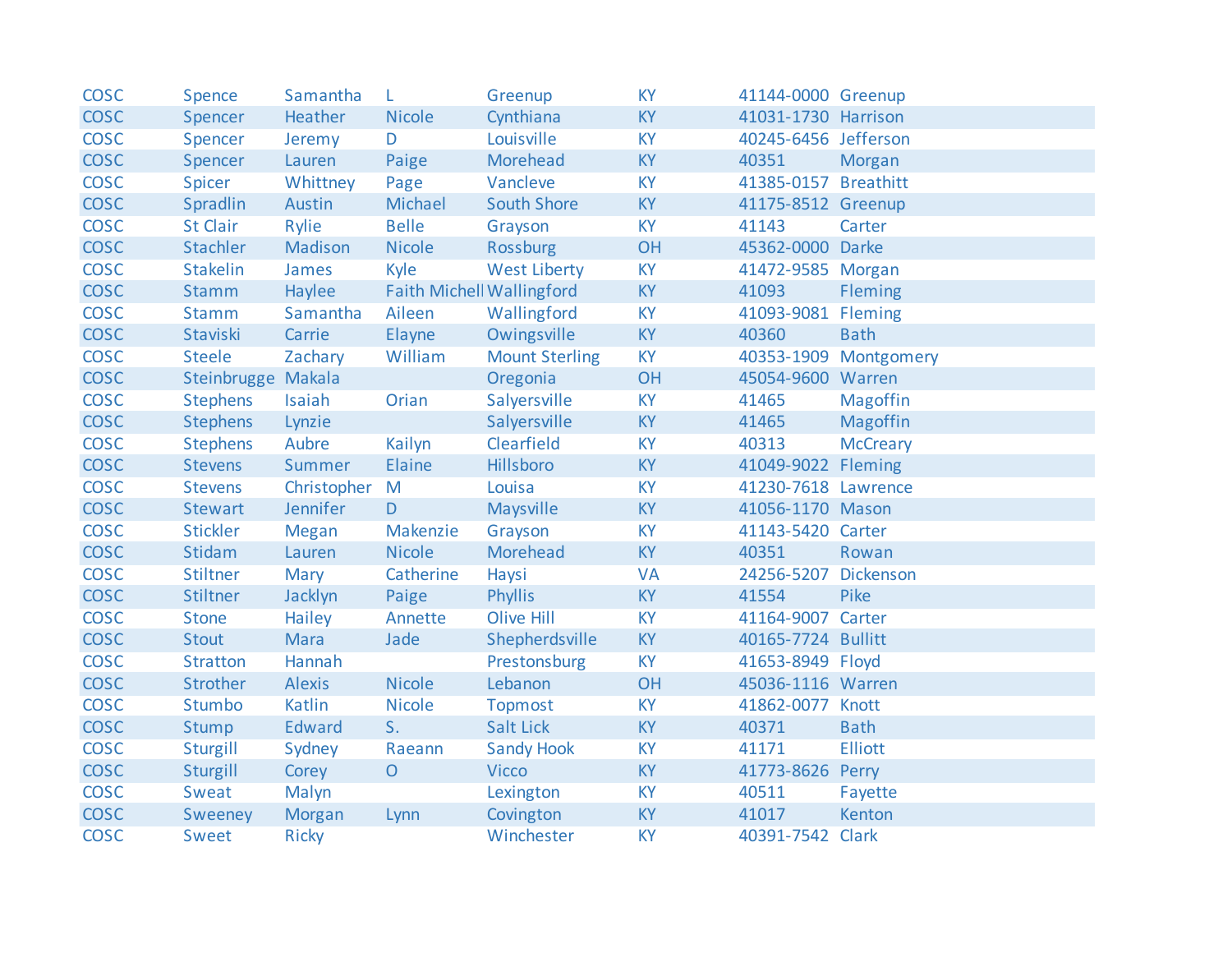| <b>COSC</b> | Swift               | Colleen       | Margaret           | Loveland                | OH        | 45140-2601 Clermont |                  |         |
|-------------|---------------------|---------------|--------------------|-------------------------|-----------|---------------------|------------------|---------|
| <b>COSC</b> | Swisher             | Sidney        | Alizabeth          | <b>Mount Orab</b>       | OH        | 45154-8238 Brown    |                  |         |
| <b>COSC</b> | <b>Tackett</b>      | Wesley        | Ryan               | Teaberry                | <b>KY</b> | 41660               | Floyd            |         |
| <b>COSC</b> | <b>Tackett</b>      | Savannah      | <b>Brooke</b>      | Flatgap                 | <b>KY</b> | 41219-9535 Johnson  |                  |         |
| <b>COSC</b> | <b>Tackett</b>      | Robert        | M                  | Stanville               | <b>KY</b> | 41659-9035 Pike     |                  |         |
| <b>COSC</b> | <b>Tapia</b>        | Juan          | Luis               | La Grange               | <b>KY</b> | 40031-1571 Oldham   |                  |         |
| <b>COSC</b> | <b>Tarlton</b>      | Laikin        |                    | Chillicothe             | OH        | 45601-9484 Ross     |                  |         |
| <b>COSC</b> | <b>Taylor</b>       | Sydney        | Hannah             | Winchester              | <b>KY</b> | 40391-8729 Clark    |                  |         |
| <b>COSC</b> | Taylor              | Noah          | Zachary            | Corbin                  | <b>KY</b> | 40701-5918 Laurel   |                  |         |
| <b>COSC</b> | <b>Taylor</b>       | Ashley        | <b>Morgan</b>      | Maysville               | <b>KY</b> | 41056               | <b>Mason</b>     |         |
| <b>COSC</b> | <b>Terry</b>        | Ethan         | T                  | Pikeville               | <b>KY</b> | 41501-1372 Pike     |                  |         |
| <b>COSC</b> | Thatcher            | Melanie       | Louise             | Manchester              | OH        | 45144-8221 Adams    |                  |         |
| <b>COSC</b> | Thatcher            | Dawson        | Andrew Lee Jackson |                         | <b>KY</b> | 41339               | <b>Breathitt</b> |         |
| <b>COSC</b> | Thompson            | Savannah      | Christian          | Lawrenceburg            | <b>KY</b> | 40342-1397 Anderson |                  |         |
| <b>COSC</b> | Thompson            | Riley         | Paige              | Morehead                | <b>KY</b> | 40351-8407 Rowan    |                  |         |
| <b>COSC</b> | Thornberry          | Austin        | Reed               | Frankfort               | <b>KY</b> | 40601-7604 Franklin |                  |         |
| <b>COSC</b> | Thornsberry Timothy |               | Dalton             | Morehead                | <b>KY</b> | 40351-9094 Rowan    |                  |         |
| <b>COSC</b> | <b>Tindall</b>      | Colton        | Alexander          | Lagrange                | <b>KY</b> | 40031               | Oldham           |         |
| <b>COSC</b> | <b>Titus</b>        | Lauren        | Elisabeth          | <b>Floyds Knobs</b>     | IN        | 47119-8719 Floyd    |                  |         |
| <b>COSC</b> | <b>Tolliver</b>     | Michaela      | <b>Danielle</b>    | Winchester              | <b>KY</b> | 40391-2109 Clark    |                  |         |
| <b>COSC</b> | <b>Topping</b>      | Samuel        | Hayden             | Worthington             | <b>KY</b> | 41183-9200 Greenup  |                  |         |
| <b>COSC</b> | Tramill             | Maegan        |                    | Henderson               | <b>KY</b> | 42420               | Henderson        |         |
| <b>COSC</b> | Tran                | Linh          | Gia                | <b>Dak Lak Province</b> |           |                     |                  | Vietnam |
| <b>COSC</b> | <b>Truett</b>       | Michael       | Andrew             | Alexandria              | <b>KY</b> | 41001-8826 Campbell |                  |         |
| <b>COSC</b> | <b>Trusty</b>       | Kennedy       | Lauren             | <b>West Liberty</b>     | <b>KY</b> | 41472-7171 Morgan   |                  |         |
| <b>COSC</b> | <b>Tubbs</b>        | <b>Austin</b> |                    | Carlisle                | <b>KY</b> | 40311-9252 Nicholas |                  |         |
| <b>COSC</b> | Tull                | Charles       | William            | Kennesaw                | <b>GA</b> | 30152-6936 Cobb     |                  |         |
| <b>COSC</b> | Turner              | <b>Taylor</b> | <b>Nicole</b>      | Alexandria              | <b>KY</b> | 41001               | Campbell         |         |
| <b>COSC</b> | Turner              | Madison       |                    | Louisville              | <b>KY</b> | 40272               | Jefferson        |         |
| <b>COSC</b> | Turner              | <b>Brady</b>  | Lee                | Salyersville            | <b>KY</b> | 41465-1269          | Magoffin         |         |
| <b>COSC</b> | Turner              | Rachel        | Bette-Jean         | Crestwood               | <b>KY</b> | 40014               | Oldham           |         |
| <b>COSC</b> | Turner              | Autumn        | Jewell             | <b>Hazard</b>           | <b>KY</b> | 41701               | Perry            |         |
| <b>COSC</b> | Turner              | Carley        | R.                 | <b>Mount Olivet</b>     | <b>KY</b> | 41064               | Robertson        |         |
| <b>COSC</b> | <b>Tussey</b>       | Chaseton      | N                  | Grayson                 | <b>KY</b> | 41143-9139 Carter   |                  |         |
| <b>COSC</b> | Tuthill             | Kenton        | <b>Patrick</b>     | Grayson                 | <b>KY</b> | 41143-1481 Carter   |                  |         |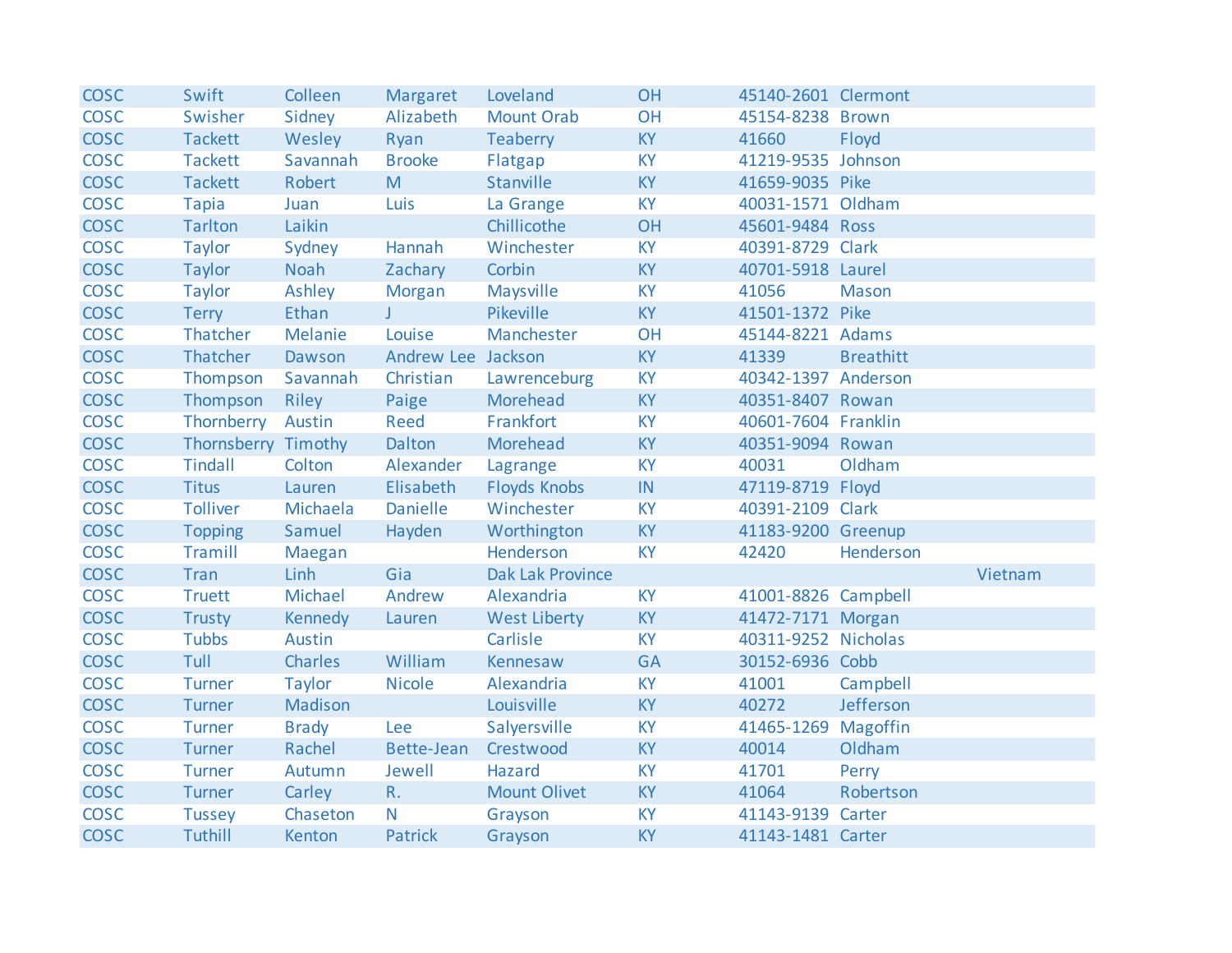| <b>COSC</b> | <b>Unthank</b>            | Andrew         |                              | <b>Mount Olivet</b> | <b>KY</b> | 41064-8607 Robertson   |                  |
|-------------|---------------------------|----------------|------------------------------|---------------------|-----------|------------------------|------------------|
| <b>COSC</b> | Valkovci                  | Anna           | Marie                        | Madison             | IN.       | 47250-2713 Jefferson   |                  |
| <b>COSC</b> | Vance                     | Sarah          | <b>Nicole</b>                | Corinth             | <b>KY</b> | 41010-3401 Grant       |                  |
| <b>COSC</b> | Vance                     | Rhonda         |                              | Louisa              | <b>KY</b> | 41230-8803 Lawrence    |                  |
| <b>COSC</b> | VanderEspt Lauren         |                | Olivia                       | <b>Brooks</b>       | <b>KY</b> | 40109-5183 Bullitt     |                  |
| <b>COSC</b> | <b>Vetters</b>            | Nathanael      |                              | Nicholasville       | <b>KY</b> | 40356-8757 Jessamine   |                  |
| <b>COSC</b> | <b>Vice</b>               | Kenady         | Taylor                       | Morehead            | <b>KY</b> | 40351-8116 Rowan       |                  |
| <b>COSC</b> | Wagner                    | Hannah         | <b>Nicole</b>                | <b>Union</b>        | <b>KY</b> | 41091-8101 Boone       |                  |
| <b>COSC</b> | Wagoner                   | Jacob          | <b>Matthias</b>              | Morehead            | <b>KY</b> | 40351-0000 Rowan       |                  |
| <b>COSC</b> | Walden                    | Amber          | Faith                        | Greenup             | <b>KY</b> | 41144                  | Greenup          |
| <b>COSC</b> | Walker                    | Honor          | Harmony                      | Hillsboro           | OH        | 45133-8756 Highland    |                  |
| <b>COSC</b> | Wallace                   | Tess           | <b>Brown</b>                 | St.Matthews         | <b>KY</b> | 40207                  | Oldham           |
| <b>COSC</b> | <b>Warning</b>            | <b>Dillon</b>  | Andrew                       | Florence            | <b>KY</b> | 41042                  | <b>Boone</b>     |
| <b>COSC</b> | Warren                    | Amia           | Janae                        | Lexington           | <b>KY</b> | 40511                  | Fayette          |
| <b>COSC</b> | Warren                    | Matthew        | <b>Brian</b>                 | Waynesville         | OH        | 45068                  | Warren           |
| <b>COSC</b> | Watkins                   | <b>Bailey</b>  | Cheyenne                     | Nicholasville       | <b>KY</b> | 40356                  | Jessamine        |
| <b>COSC</b> | Watts                     | Rebecca        | Lee                          | <b>Lost Creek</b>   | <b>KY</b> | 41348                  | <b>Breathitt</b> |
| <b>COSC</b> | Wayne                     | James          | Michael                      | Port St Lucie       | FL.       | 34983-4606 Saint Lucie |                  |
| <b>COSC</b> | Weaver                    | Annika         | <b>Marquette H Lexington</b> |                     | <b>KY</b> | 40515-1201 Fayette     |                  |
| <b>COSC</b> | Webb                      | Amanda         | Sue                          | Salt Lick           | <b>KY</b> | 40371                  | Rowan            |
| <b>COSC</b> | Webster                   | <b>Brandey</b> | L.                           | Verona              | <b>KY</b> | 41092-0000 Boone       |                  |
| <b>COSC</b> | Webster                   | Madeline       | $\mathsf{R}$                 | Romney              | IN        | 47981-9724 Tippecanoe  |                  |
| <b>COSC</b> | Welch                     | Daniel         | Patrick                      | Langsville          | OH        | 45741                  | <b>Meigs</b>     |
| <b>COSC</b> | <b>Wellman Fie Ashley</b> |                | Elizabeth                    | Louisa              | <b>KY</b> | 41230                  | Lawrence         |
| <b>COSC</b> | Wells                     | Victoria       | Morgan                       | Stanville           | <b>KY</b> | 41659                  | Floyd            |
| <b>COSC</b> | Wells                     | Benjamin       | Joshua                       | Louisa              | <b>KY</b> | 41230-9355 Lawrence    |                  |
| <b>COSC</b> | Wells                     | Ethan          | F.                           | <b>Elkhorn City</b> | <b>KY</b> | 41522                  | Pike             |
| <b>COSC</b> | Wenz                      | Katherine      | M                            | Maysville           | <b>KY</b> | 41056                  | Mason            |
| <b>COSC</b> | Wesselkamp Abigail        |                | Grace                        | Cincinnati          | OH        | 45244-2970 Hamilton    |                  |
| <b>COSC</b> | West                      | Emily          | <b>Belen</b>                 | <b>Betsy Layne</b>  | <b>KY</b> | 41605-0379 Floyd       |                  |
| <b>COSC</b> | West                      | Caleb          | S.                           | <b>Russell</b>      | <b>KY</b> | 41169-1673 Greenup     |                  |
| <b>COSC</b> | Whalen                    | Tessa          |                              | Louisville          | <b>KY</b> | 40241-6500 Jefferson   |                  |
| <b>COSC</b> | Whaley                    | Abigail        | Christine                    | Ashland             | <b>KY</b> | 41102-9023 Boyd        |                  |
| <b>COSC</b> | Whaley                    | Jaylyn         | Shay                         | South Point         | OH        | 45680-7205 Lawrence    |                  |
| <b>COSC</b> | Whelan                    | Anna           |                              | Louisa              | <b>KY</b> | 41230-7557 Lawrence    |                  |